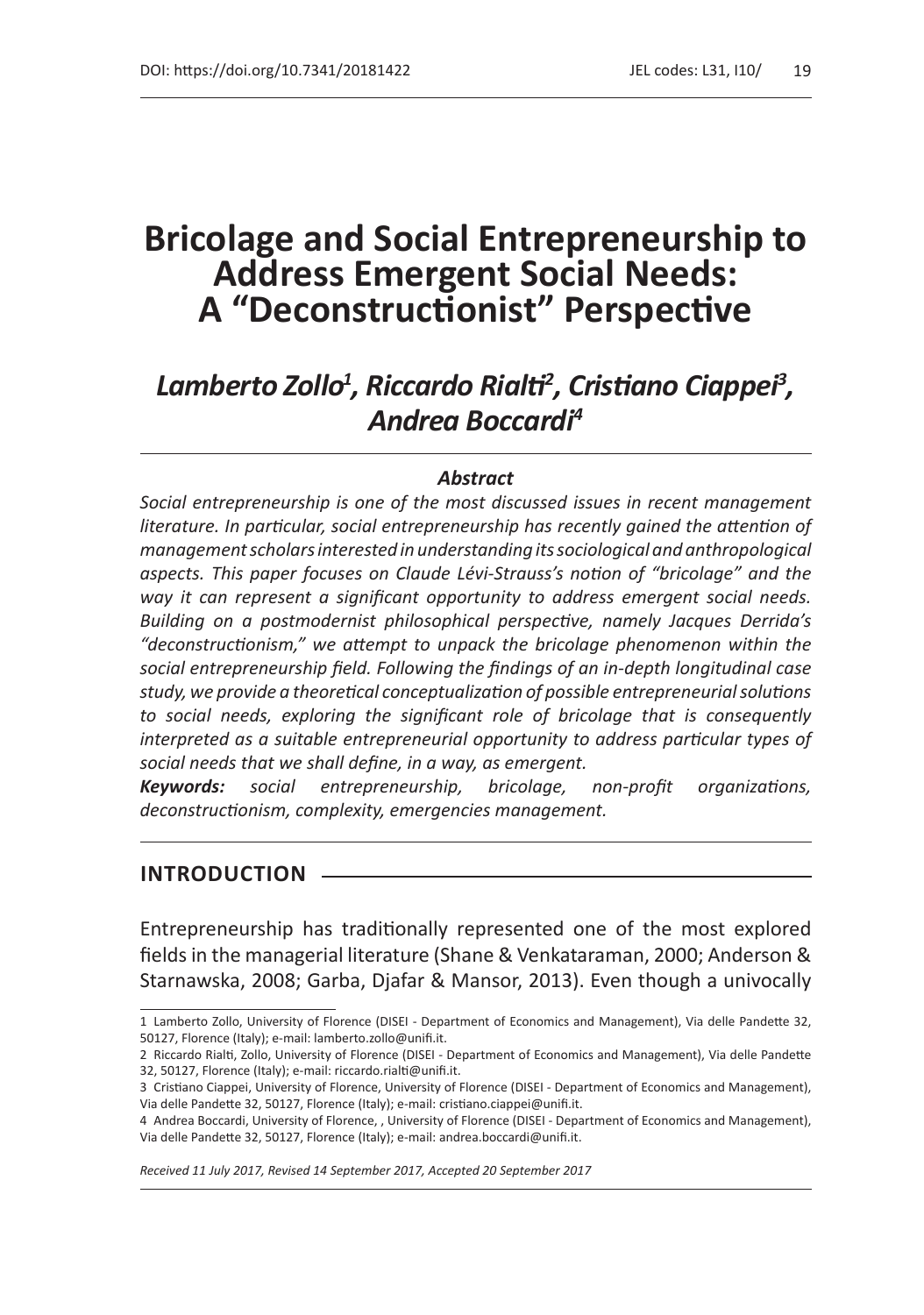accepted definition of 'entrepreneurship' does not exist yet (Gartner, 1990), entrepreneurial activity has generally been identified as a human activity consisting of "reorganizing the established and crafting the new across a broad range of settings and spaces and for a range of goals such as social change" (Steyaert & Katz, 2004, p. 182). In this perspective, entrepreneurship literature has focused on the exploration of the role of entrepreneurs in economic growth (Brzozowska, Glinka & Postula, 2014), on entrepreneurial education (Ciappei, Laudano, Zollo & Rialti, 2016; Rialti, Pellegrini, Caputo & Dabic, 2017) and, in addition, on the potential of entrepreneurship in value generation and in the creation of new ventures (Campos, Alvarado Acuña, de la Parra & Aguilar Valenzuela, 2013; Papzan, Afsharzade & Moradi, 2013; Zollo, Laudano, Ciappei & Zampi, 2017a). However, despite the traditional attention of literature on commercial entrepreneurship, as a consequence of the recent attention on sustainable growth and the satisfaction of social needs, such important entrepreneurial topics of research have started to be addressed to social issues and societal challenges too. Hence, social entrepreneurship is emerging as one of the most significant issues within entrepreneurship literature (Mair, Battilana, & Cardenas, 2012; Zollo, Marzi, Boccardi, & Surchi, 2015; Zollo, Rialti, Ciappei, & Pellegrini, 2016b).

Social entrepreneurship has been identified as the form of entrepreneurship characterized not exclusively by the pursuit of economic goals but also by the pursuit of social and environmental objectives (Mair, Battilana & Cardenas, 2012). Moreover, it has been deemed to be based on collective wisdom and long-term social value creation (Mair & Martì, 2004; Tan, Williams & Tan, 2005; Bacq & Jenssen, 2011). In spite of these significant differences, it is possible to identify a point of contact between traditional or commercial entrepreneurship and social entrepreneurship. In fact, just as commercial entrepreneurs have to arrange a resource-constrained scenario in order to create economic value (Stevenson & Jarillo, 1990), social entrepreneurs have to gather, rearrange, and reinterpret the available resources for the creation of the social value (Zahra, Gedajlovic, Neubaum & Shulman, 2009; Di Domenico, Haugh & Tracey, 2010; Zollo et al., 2016b). In this regard, the typical ability of an entrepreneur to rearrange, reinterpret and exploit the stock of available resources has been assimilated to the anthropological notion of '*bricolage'* (Lévi-Strauss, 1966), which represents the main focus of the present research.

Building on these considerations, this paper attempts to explore whether the concept of bricolage may be considered valid in the social entrepreneurship context. Specifically, we will analyze whether bricolage is also a strategy capable of exploiting emerging opportunities to develop solutions to social emergencies. This research, thus, aims at contributing to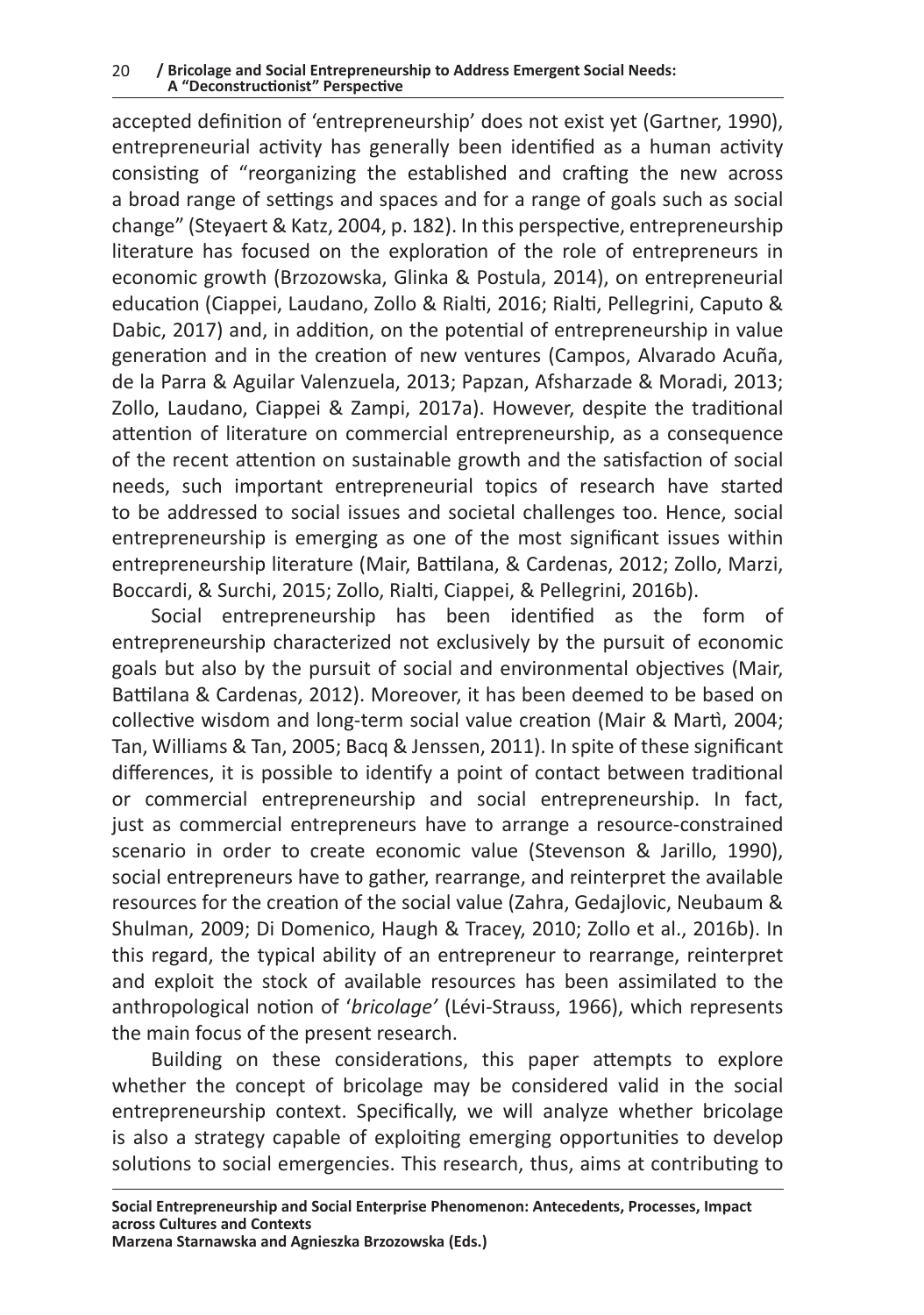social entrepreneurship literature by exploring the bricolage phenomenon in a contextualized setting, namely social entrepreneurship organizations located in Italy. In this sense, we will study the case of the "Venerabile Arciconfraternita della Misericordia di Firenze" (*Confraternity of Mercy of Florence*), which is one of the most ancient non-profit organizations in the world and still plays a crucial role in the Italian socio-healthcare scenario (see Zollo, Faldetta, Pellegrini & Ciappei, 2016a). As a result, a conceptual framework concerning bricolage solutions to address emerging social needs will be theorized.

This paper is structured as follows. Firstly, the theoretical background of bricolage is contextualized within literature on social entrepreneurship. Next, the philosophical perspective of "deconstructionism" is illustrated in order to unpack the bricolage concept in social entrepreneurship. Thirdly, the research setting – the "Venerabile Arciconfraternita della Misericordia di Firenze" – along with the adopted methodology is presented. Then, the empirical findings from the longitudinal case study are discussed along with the exploration of the "social bricolage phenomenon." Finally, implications both at a theoretical and practical level are provided, along with significant avenues for future research.

# **LITERATURE REVIEW**

# **Bricolage in social entrepreneurship**

Recently, entrepreneurial bricolage has been considered as one of the leading critical factors for an organization's success and competitiveness, along with the traditional entrepreneurial perspectives of "causation" and "effectuation" (Fisher, 2012; Andries, Debackere & Looy, 2013; Arend, Sarooghi & Burkemper, 2015). While causation exists when "an individual entrepreneur decides on a predetermined goal and then selects between means to achieve that goal" (Fisher, 2012, p. 1022), effectuation has been seminally defined by Sarasvathy (2008) as "a logic of entrepreneurial expertise, a dynamic and interactive process of creating new artefacts in the world" (p. 6; see also Sarasvathy, 2001). Building on this, Baker and Nelson (2005) first referred to the notion of entrepreneurial bricolage as "making do by applying combinations of resources at hand to new problems and opportunities" (p. 33), thus stressing its action-oriented and "hands-on" approach (Fisher, 2012, p. 1026; see also George, 2005; Alvarez & Barney, 2007). Entrepreneurial bricolage is characterized by improvisation and adaptation (Baker, Miner & Eesley, 2003), resilience, "ritualized ingenuity," experiential memory (Duymedjian & Rüling, 2010),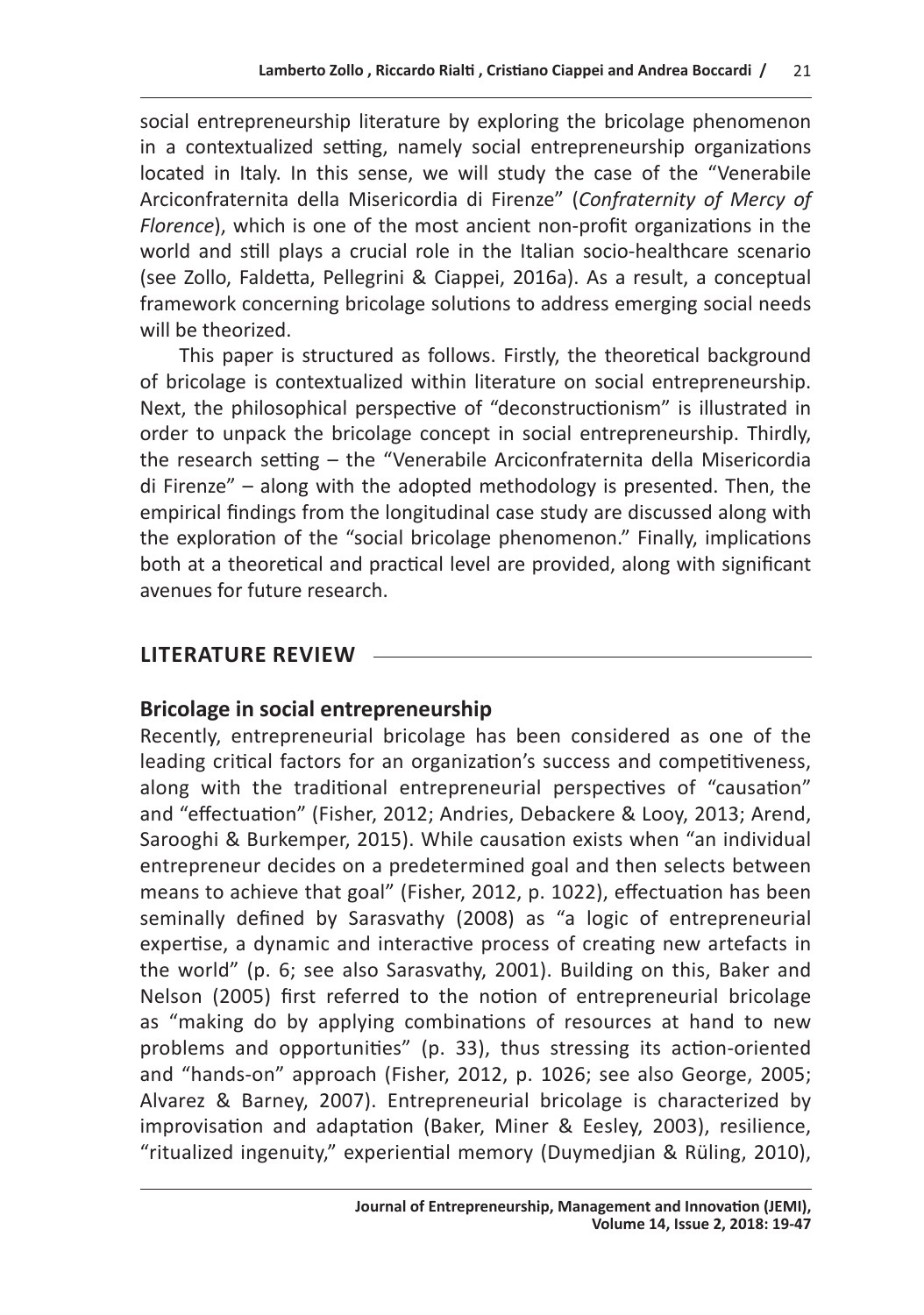and "refusal to enact" (Di Domenico, Haugh & Tracey, 2010, p. 685). These features are particularly significant in the dynamic, complex and uncertain entrepreneurship field which is typically and closely connected with social change and societal challenges (Desa, 2012; Pellegrini, Ciappei, Zollo & Boccardi, 2016). The notion of bricolage was first introduced in Claude Lévi-Strauss's masterpiece, *The Savage Mind* (1966). This concept has increasingly gained attention in management research (Baker, Miner & Eesley, 2003; Duymedjian & Rüling, 2010), and has been increasingly investigated by entrepreneurship scholars (Garud & Karnøe, 2003; Baker & Nelson, 2005; Di Domenico et al., 2010; Desa, 2012).

According to Lévi-Strauss's seminal definition (1966, p. 17), bricoleurs overcome environmental constraints due to a scarcity of resources thanks to "making do" of "whatever is at hand," and thanks to the creative recombination of resources for new purposes (Ciborra, 1996; Baker & Nelson 2005). Specifically, the French anthropologist distinguishes and differentiates bricoleurs from engineers. According to his philosophy, the bricoleur prioritizes opportunities-driven attitudes with resources 'at hand' by creating 'something from nothing' (Lévi-Strauss, 1966) thanks to a reflexive reinterpretation that is derived from their previous experience (Baker et al., 2003; Di Domenico et al., 2010; Zollo, Pellegrini & Ciappei, 2016c). On the contrary, engineers *a priori* identify the available resources in order to determine a structure that best fits the contingent environmental events. As a result, it has been assessed that bricoleurs are characterized by the sensemaking ability to implement practical knowledge in a penurious environment (Baker & Nelson, 2005; Duymedjian & Rüling, 2010). Thus, they are capable of adapting the "heterogeneous repertoire" (Lévi-Strauss, 1966, p. 17) of already existing resources and reassembling them for new instrumental uses. In other words, bricoleurs "turn back to an already existent set made up of tools and materials, to consider and reconsider what it contains" (Lévi-Strauss, 1966, p. 18), and they creatively arrange new repertoires that will be instrumentally readapted for new challenges (Duymedjian & Rüling, 2010).

Because one of the most essential elements of entrepreneurial bricolage is connected to resources, we have deemed it necessary to illustrate the main facets of such a concept. By resources 'at hand' literature we refer to existing organizational mechanisms (Ciborra, 1996) and social network relations (Baker et al., 2003), along with previously learned skills and mechanisms (Hatton, 1989) which constitute the available inventory of the entrepreneur's repertoire (see Moorman & Miner, 1998; Katila & Shane, 2005; Duymedjian & Rüling, 2010). By 'recombination' of resources literature we refer to the original reconciliation of existing organizational mechanisms and to the adjustment, alteration, and arrangement of

**Social Entrepreneurship and Social Enterprise Phenomenon: Antecedents, Processes, Impact across Cultures and Contexts Marzena Starnawska and Agnieszka Brzozowska (Eds.)**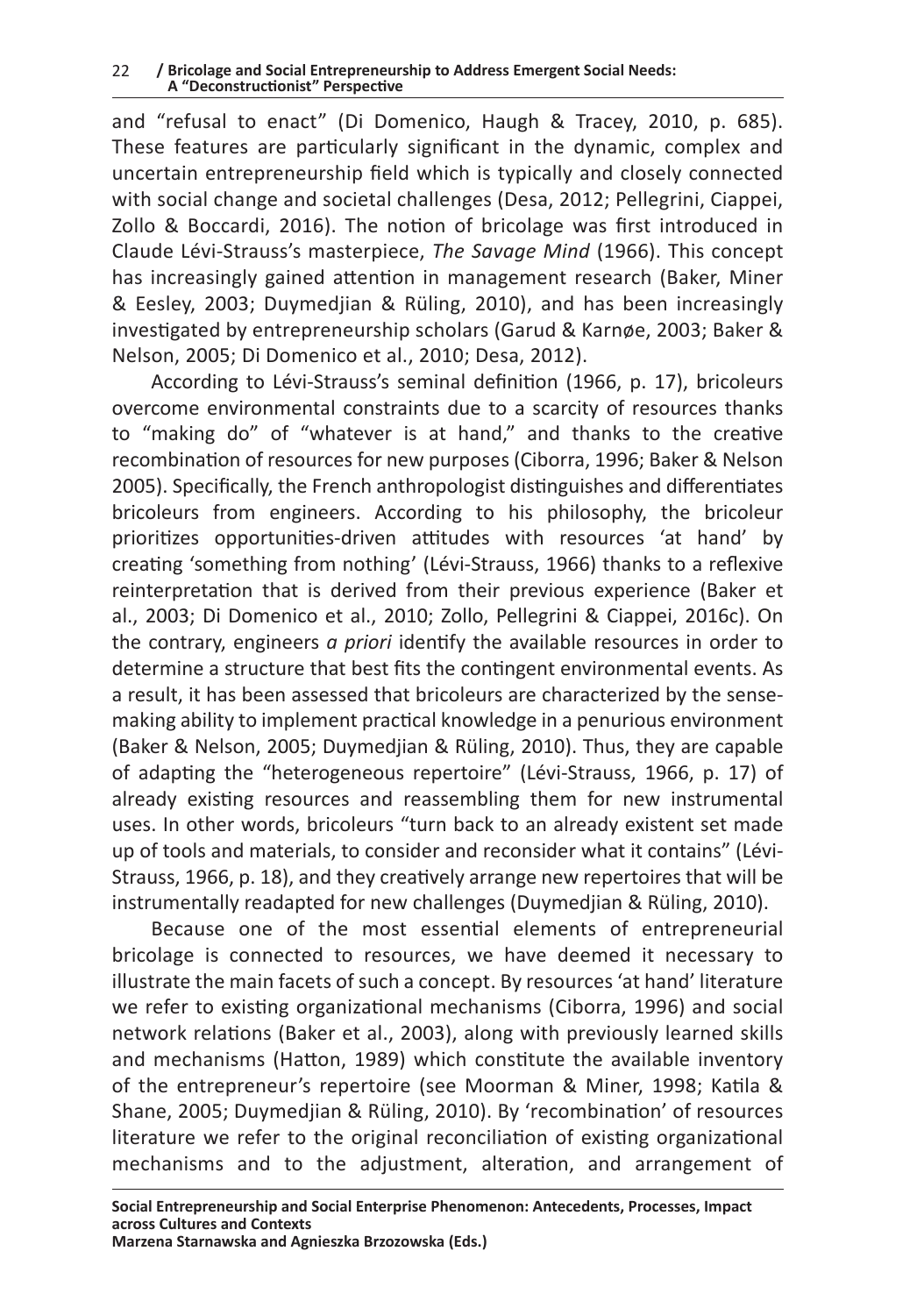a different combination of resources (Jacob, 1977; Baker & Nelson, 2005; Garud & Giuliani, 2013) which aim at recreating the internal disposition of the repertoire's internal parts with a view to a functionally performing repertoire. Such an ingenious recombination enables bricoleurs to exploit the resources latent functions and capacities, thus creating ephemeral rearrangements from the available repertoire and allowing temporary solutions to unexpected contingent emergencies (Lanzara, 1983; Johannisson & Olaison, 2007). Building on recent literature (Di Domenico et al., 2010), we argue that entrepreneurial bricolage may play a remarkable role in the domain of social entrepreneurship. In fact, entrepreneurs act as social bricoleurs by improvising innovative solutions to immediate complex social problems, thus becoming the agents of change by applying seemingly unfitted resources "at hand" to unexpected social problems (Bacq & Janssen, 2011). Such an existing gap between available resources and social aim is filled thanks to bricoleurs' ingenious reinterpretation of the vacant function of resources that allows the "creation of something from nothing" (Baker & Nelson, 2005, p. 336). This interpretative ability enables them to seize multiple 'making do' opportunities in one single resource that they creatively project in an unusual and imaginative combination with other resources, thus creating latent synergic value (Lévi-Strauss, 1966). In this way, the typical use of a resource is disarranged in order to adapt its capacity to seemingly unfitting objectives. As a consequence, it is clear that social bricoleurs share the common features of social entrepreneurs, namely skilful management of unexpected opportunities, spontaneous innovation, improvised risk, resources differently rearranged to social value creation (Peredo & McLean, 2006; Bacq & Janssen, 2011). Actually, the "social dimension" of bricolage (Johannisson & Olaison, 2007, p. 55) becomes extremely important when unpredicted and emergent situations arise and entrepreneurial bricoleurs have to spontaneously improvise an innovative and rapid solution making use of the available repertoire of resources (Di Domenico et al., 2010). Hence, we stress the importance of the social aspects of bricolage such as relational capacity, network implementation, spontaneous cooperative activities aimed at social value creation.

The concepts of social entrepreneurship and bricolage are strictly related to the traditional entrepreneurship's definition "to take into one's own hand" (Tapsell & Woods, 2010, p. 536; see also Kickul, Griffiths & Gundry, 2010; Kickul, Bacq & Garud, 2013; Gundry, Kickul, Griffiths & Bacq, 2011a). However, on the one hand, social entrepreneurs aim to exploit opportunities in an innovative way in order to address social needs and offer social transformations (Tan, Williams & Tan, 2005; Mair & Martì, 2006; Bacq & Janssen, 2011; Starnawska, 2015; Zollo et al., 2016b; Zollo, Pellegrini, Faldetta & Rialti, 2017b). On the other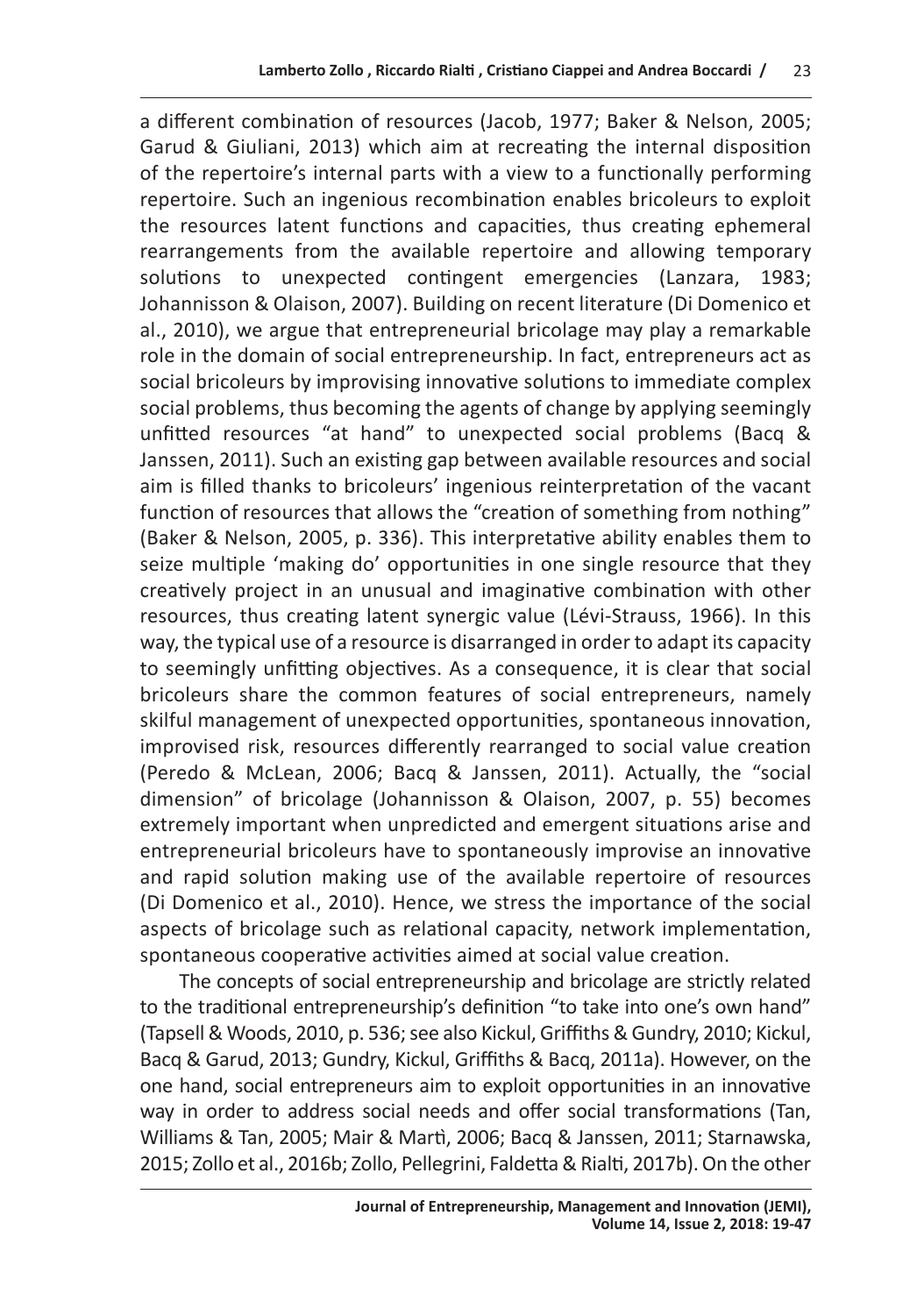hand, bricoleurs seek to reorganize and recombine the already available and often neglected resources, by spontaneously applying them to address new opportunities and unpredicted challenges so as to create value (Ciborra, 1996; Baker et al., 2003; Garud & Karnøe, 2003; Baker & Nelson, 2005; Pellegrini et al., 2016; Zollo, Pellegrini & Ciappei, 2016c; Zollo, Rialti, Ciappei & Boccardi, 2017c). According to Gundry and colleagues (Gundry et al., 2011a; Gundry et al., 2011b), because social entrepreneurs have to constantly cope with resource-constrained environments, their ability to creatively and innovatively combine available resources to solve unexpected problems – which is referred to as bricolage – emerges as crucial in modern economic scenarios (see also Griffiths, Gundry & Kickul, 2013). Consistently, recent scholars argue that entrepreneurial bricolage may be interpreted as the way modern entrepreneurs "catalyse" social innovation by effectively (1) combining available resources in an ingenious fashion and (2) entering new markets that are ignored by their competitors and seizing the latent profitable and attractive opportunities (see Desa & Basu, 2013; Kickul, Bacq & Garud, 2013; Bacq, Ofstein, Kickul & Gundry, 2015). In this sense, it is possible to assess that the ephemeral social entrepreneurship bricolage strategies emerge when bricoleurs look for sustainable solutions to emergent social problems (Johannisson & Olaison, 2007; Di Domenico et al., 2010; Desa, 2012).

Building on this rich literature background, the aim of this paper is to study the dynamics of social bricolage in the particular context of non-profit organizations involved in socio-health emergency and urgency activities. To analyze this phenomenon, we will use the philosophical perspective of deconstructionism. The deconstructionist approach, in fact, emerges as particularly adequate and appropriate to critically analyze the way bricoleurs implement their rearrangement of "whatever is at hand" in social contexts. In this sense, the next section illustrates how social bricolage may be interpreted using a destructionist approach.

# **Social bricolage and deconstructionism**

As stated in the previous paragraphs, the act of "reorganizing the established and crafting the new" appropriately describes entrepreneurial activity (Steyaert & Katz, 2004, p. 182). When such an activity is turned to social challenges, then social entrepreneurship arises (Tan et al., 2005; Mair & Martì, 2006). Furthermore, we argued that the social entrepreneurship phenomenon is thoroughly suitable for the notion of bricolage, since it well describes the interpretative ability to reorganize and recombine resources so as to seize 'making do' opportunities in unpredicted challenges, thus creating innovative solutions (Baker et al*.*, 2003; Garud & Karnøe, 2003; Baker & Nelson, 2005; Duymedjian & Rüling, 2010). Due to the fact that the ultimate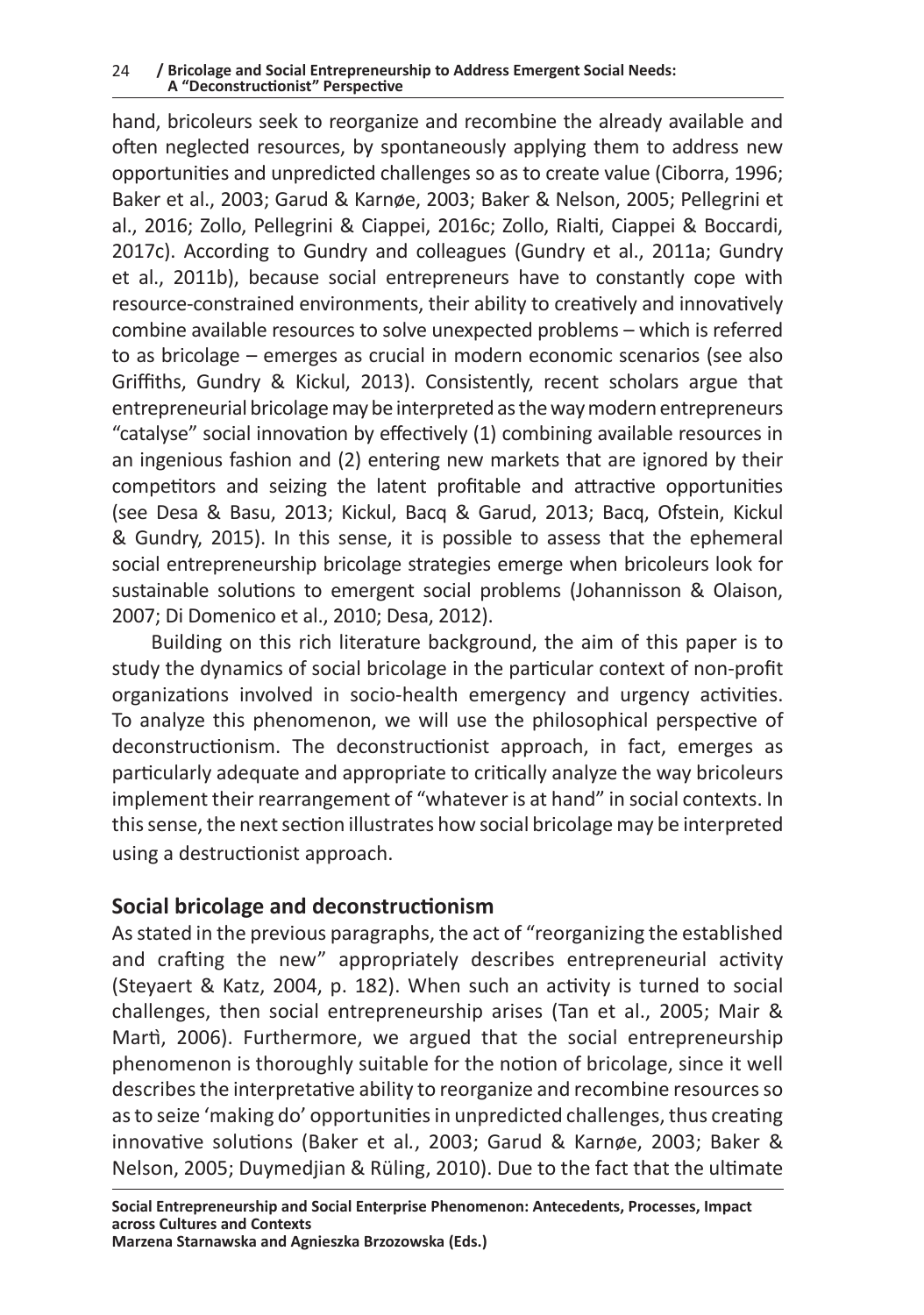goal of this research is to analyse the recent notion of social bricolage, in this section, we will observe from an epistemological perspective how to unpack the concept in order to deeply understand its principles and dynamics. In this sense, the selected point of observation is the deconstructionist approach, an interpretative approach that has received scarce attention in the managerial literature except for few contributions (Cooper, 1989; Martin, 1990; Kilduff, 1993).

## *The deconstructionist philosophical approach*

Originally, the expression deconstructionism referred to the post-modern philosophy of Jacques Derrida (1976; 1978; 1988) who, in line with his complex and elitist language style, counterintuitively described it in this way: "Deconstruction does not exist somewhere, pure, proper, self-identical, outside of its inscriptions in conflictual and differentiated contexts; it "is" only what it does and what is done with it, there where it takes place (1988, p. 141)". Thus, what emerges from this definition is the epistemological function of deconstructionism, which consists of interpreting particular contexts, usually literary texts, characterized by semantic conflicts and differences of concepts that may reveal rhetorical dependencies (Derrida, 1976; Kilduff, 1993). At the beginning, deconstructionism was aimed at questioning the prevailing theory of structuralism (Lévi-Strauss, 1963), thus originating the so-called "structuralist controversy" (Derrida, 1966). In fact, deconstructionism, in its analysis of the Kantian phenomenological purposiveness of a determined structural system, focuses on contingent complexity that causes the structuring and deconstructing effects of a particular system, composed of interacting and conflicting events resulting in the evolution and dynamics of the structure (Pellegrini, Rialti, Ciappei, & Zollo, forthcoming). In such a perspective, the expected, programmed and prearranged patterns of a structure's internal parts paradoxically constitute its boundaries, mainly because in unpredicted critical contingencies that particular structure cannot be used (Derrida, 1976; 1978).

Even though deconstructionism has been traditionally used in poststructuralist philosophy, such an analytic methodology has also interested management scholars who describe deconstructionism as "an analytic strategy that exposes, in a systematic way, multiple ways a text can be interpreted" (Martin, 1990, p. 340). Hence, in our effort to apply such a methodology to the entrepreneurial setting, the relevant interest refers to the strategic method of deconstructionism that systematically allows the interpretation of a particular social phenomenon. Because social entrepreneurship, and particularly social bricolage, are characterized by the systematic need to responsibly interpret social challenges so as to analytically find the most appropriate strategy (Tan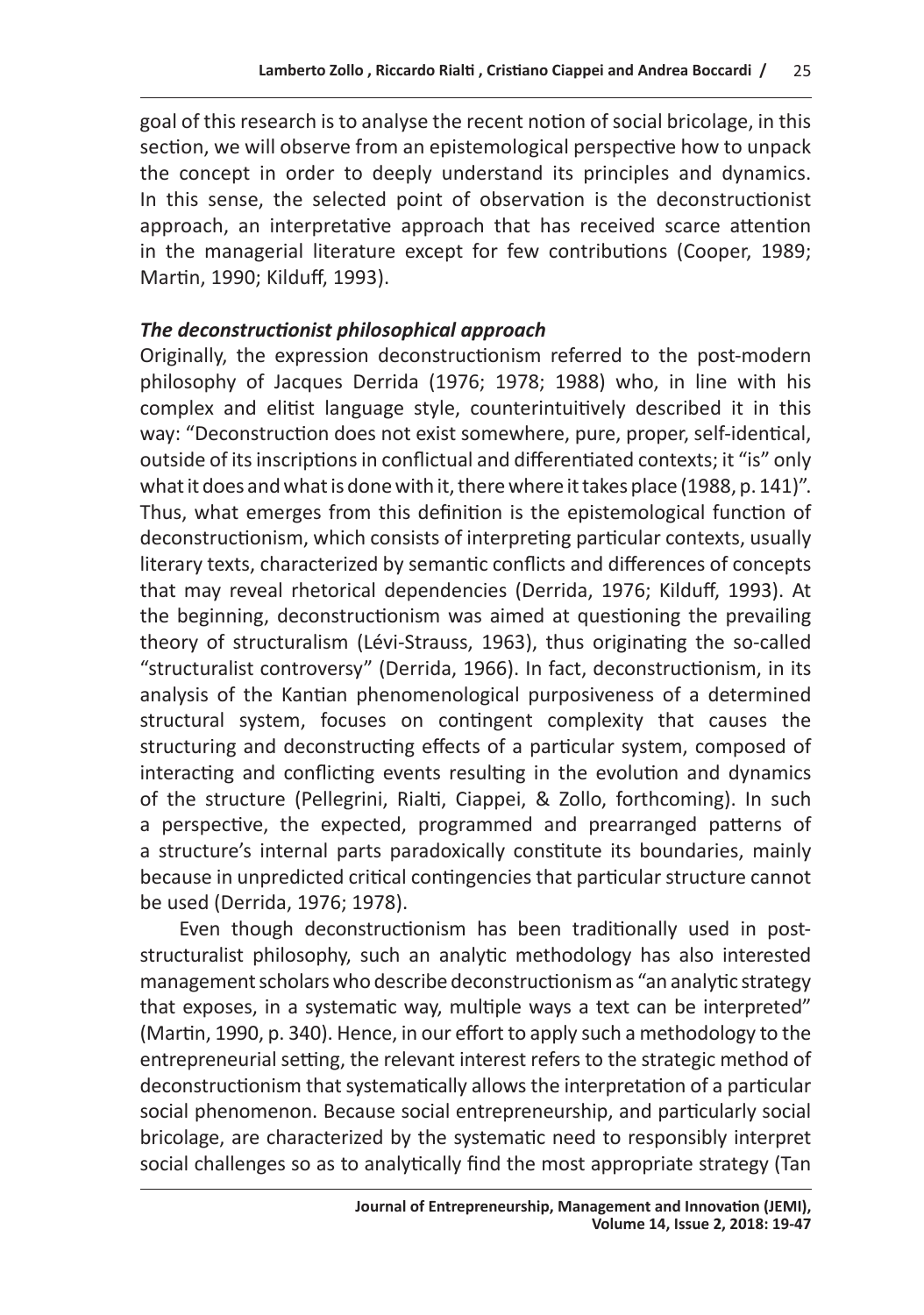et al., 2005; Steyart & Katz, 2004; Bacq & Janssen, 2011), deconstructionism seems extremely relevant in this scenario. Specifically, the importance of deconstructionism for social bricolage is in relation to the possibility of bringing about a 'dialogue' between external unpredicted contingencies and the prearranged patterns of a structured system's internal parts (Derrida, 1988; Duymedjian & Rüling, 2010). Consequently, what Lévi-Strauss (1966) called 'repertoire', or stock of resources, may be interpreted in Derrida's terms as the phenomenological 'centre' of a unique and structured system composed of internal parts. Hence, we are led to argue that Derrida's deconstructionism can explain the assembling process of bricolage, recently defined as "a continual process of testing, permutation, and substitution of pre-existing objects" (Duymedjian & Rüling, 2010, p. 138). Building on these theories, we may argue that social bricoleurs deconstruct prearranged patterns of available resources "at hand", and then they reinterpret the interactions and meaning of such resources, finally associating new functions with the existing repertoire to face critical and unexpected social events.

The deconstructionist approach can be analysed in sequential phases (Martin, 1990; Kilduff, 1993), namely: (1) individuate an emergent complex dichotomy among distinct elements of a system, focusing the attention on the suppressed or the excluded elements; (2) interpret the elements' contradictory dichotomy so to allow a vacant functional meaning of the excluded elements to arise; (3) fill such a semantic void by deconstructing the original system thanks to the iterative replacement of the elements' functional meaning; (4) temporally reconstruct the whole system of elements to implement a reinterpretation of the functional meaning, thus addressing the emergent complexity; (5) terminate such a deconstructionist process once the critical contingency has been addressed and the original *status quo* of the system is restored. To apply this theoretical construct to social entrepreneurship, and particularly to social bricolage, we begin with the first phase of deconstructionism, where unpredicted contingent social events create a critical contrast to the entrepreneurs' existing repertoire and its available resources. Because we stated that social bricoleurs refuse to "enact" thanks to their improvisation, creative, interpretative, and rearranging ability (Di Domenico et al., 2010; Desa, 2012), the second phase of deconstructionism is primarily concerned with a "making do" opportunity that social bricoleurs seize in the contingent complexity by reinterpreting the unused resources' function; this may give an innovative meaningful use to that resource. Then, social bricoleurs iteratively rearrange the available resources to ultimately create particular latent synergic relationships within the existing repertoire. In this way, the constraining gap between unexpected contingent events and a seemingly useless stock of resources is filled. It is in this phase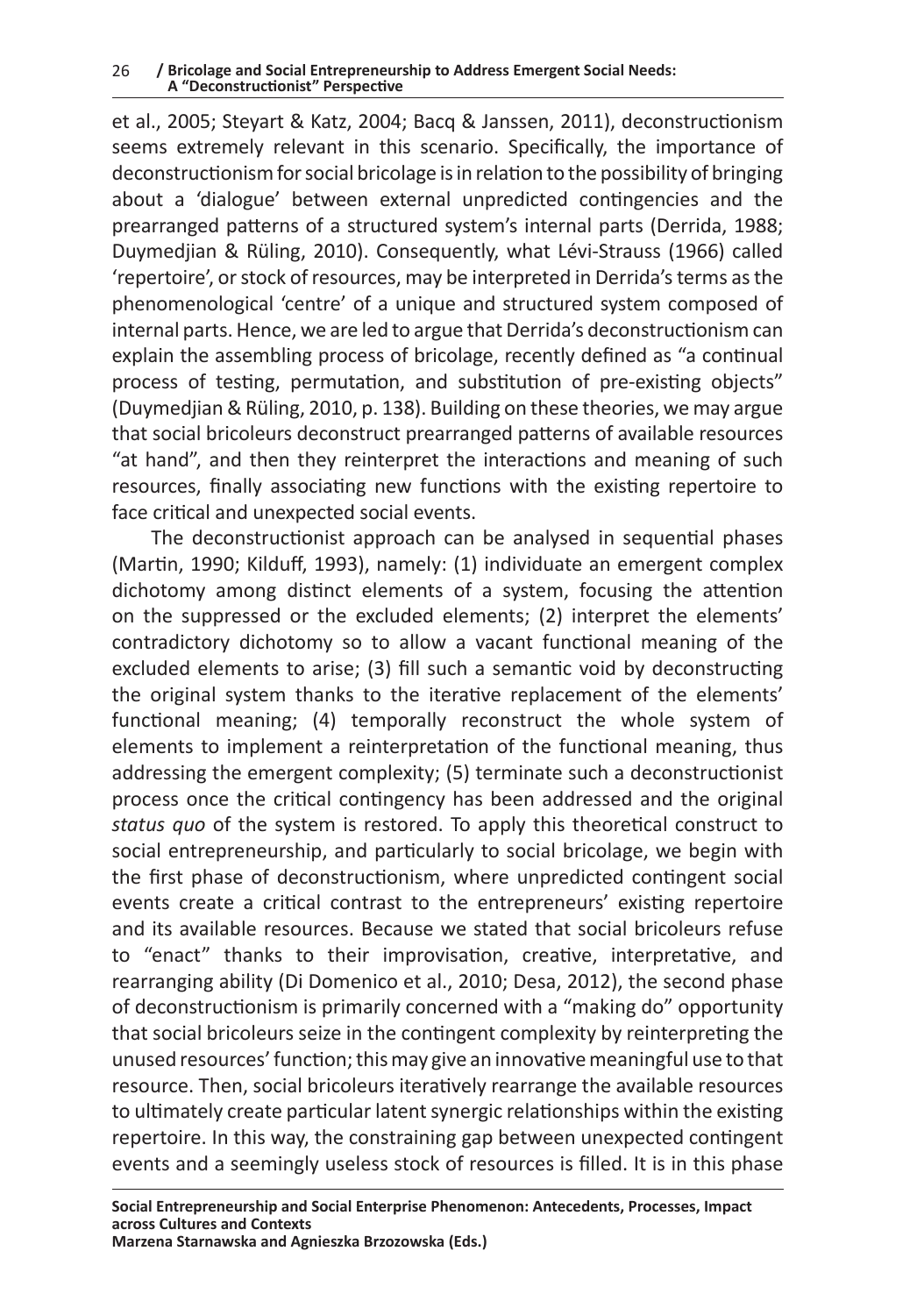that the social bricoleur becomes a "deconstructionist" in reinterpreting the functional process of resources' sub-groups. Consequently, the emergent threatening contingency becomes an improvised social opportunity thanks to the spontaneous reinterpretation of rearranged resources aimed at coping with unexpected social emergencies (Johannisson & Olaison, 2007). Finally, social bricolage must stop the deconstructionist process and re-establish the normal functioning of the repertoire of resources, because what we may call *bricolage deconstructionism* has to come to an end once the critical event has been successfully managed (Martin, 1990; Kilduff, 1993).

In this paper, we interpret *bricolage deconstructionism* as an effective entrepreneurial solution to social emergencies. In the following section, we conceptualize a theoretical framework that highlights the different typologies of emergent social needs and the related entrepreneurial solutions.

## *Social bricolage in a deconstructionist perspective*

Moving from the main characteristics of the deconstructionism approach, the main features of deconstructionism that may be applied to social bricolage refer to (1) the relations and the interactions between the resources' vacant functions; (2) the analytic reinterpretation of the resources' latent meaning; (3) the systematic reconstruction of hidden purposes, and (4) the innovative use of the resources' functions to creatively tackle unexpected social challenges by means of the repertoire of already existing resources (Martin, 1990; Kilduff, 1993). Because social bricolage deals with the complexity of the environmental and entrepreneurial scenario deriving from - (1) the seemingly inadequate repertoire of the available resources; (2) the dichotomy between unexpected social contingencies and such resources and, finally; (3) the bricoleur's ability to reassemble the available resources, thanks to their reinterpretation of their functional value - it can be argued that social bricolage may be interpreted as a particular type of deconstructionism. Precisely, deconstructionism enables social entrepreneurs to refuse "enacting," which is often due to unexpected emergencies, and therefore seizing, in such a contingent complexity, "making do" opportunities thanks to the latent function of resources "at hand" (Lévi-Strauss, 1966). It is clear that *bricolage deconstructionism* becomes particularly relevant in emergency, dynamic, nonlinear, and uncertain situations which typically depict the entrepreneurial and organizational scenario as a complex system (Stacey, 1995; Morel & Ramanuajam, 1999; Pellegrini et al., 2016). The social and deconstructionist facets of bricolage may be considered as instances of complex system dynamics (Stacey, 1995), because bricolage specifically refers to the *self-organization* dynamic defined as the "spontaneous creation of complex structure as a result of the dynamics of the system" (Morel &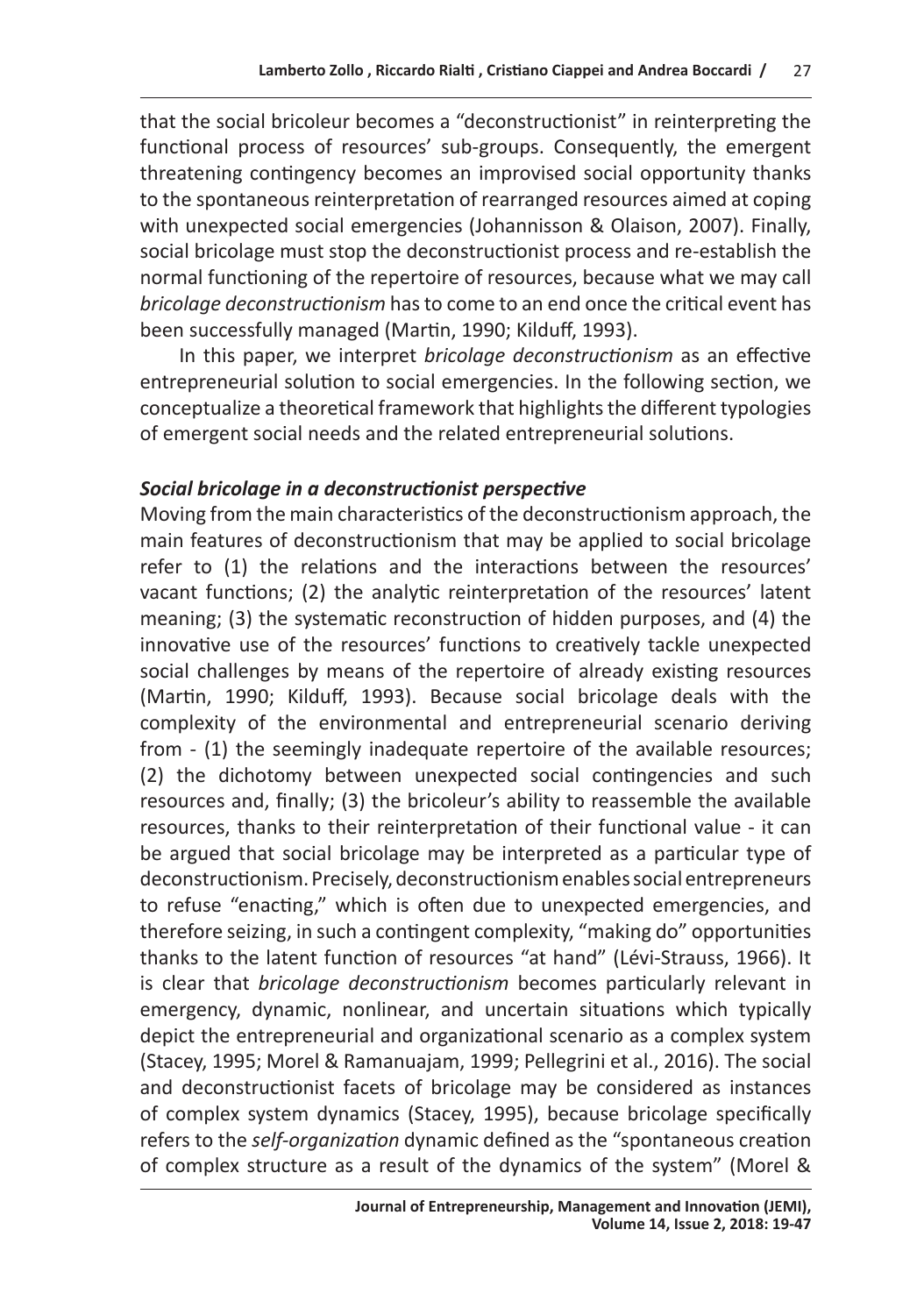Ramanuajam, 1999, p. 280). The notions of spontaneity and self-organization are common to social bricolage, particularly when related to "emergency entrepreneurship," the latter being defined as a spontaneously coordinated and self-organized collective ephemeral effort made to cope with the challenges of environmental, social emergencies (Lanzara, 1983; Ciborra, 1996; Johannisson & Olaison, 2007). As a result, temporary and reconstructed repertoires of resources arise from the social bricoleur's re-interpretative ability to address emergent and unexpected social issues. Hence, because of the deconstructionist perspective, social bricoleurs can innovatively interpret the variety of resources to reconfigure interactive relationships, thus revealing the already existing but latent synergic value of the enterprise's repertoire.

# A theoretical reassuming framework of entrepreneurial solutions to address *emergent social needs*

In this paper, as addressed by our research question, we want to highlight how social bricolage may represent a suitable entrepreneurial solution to social needs. For this, we have tried to conceptualize a framework illustrating possible social bricolage behaviors capable of addressing the several typologies of social needs. The proposed behavior will also be explored in relation to several kinds of solutions to the problem (see Figure 1).



## *Absolute Social Bricolage*

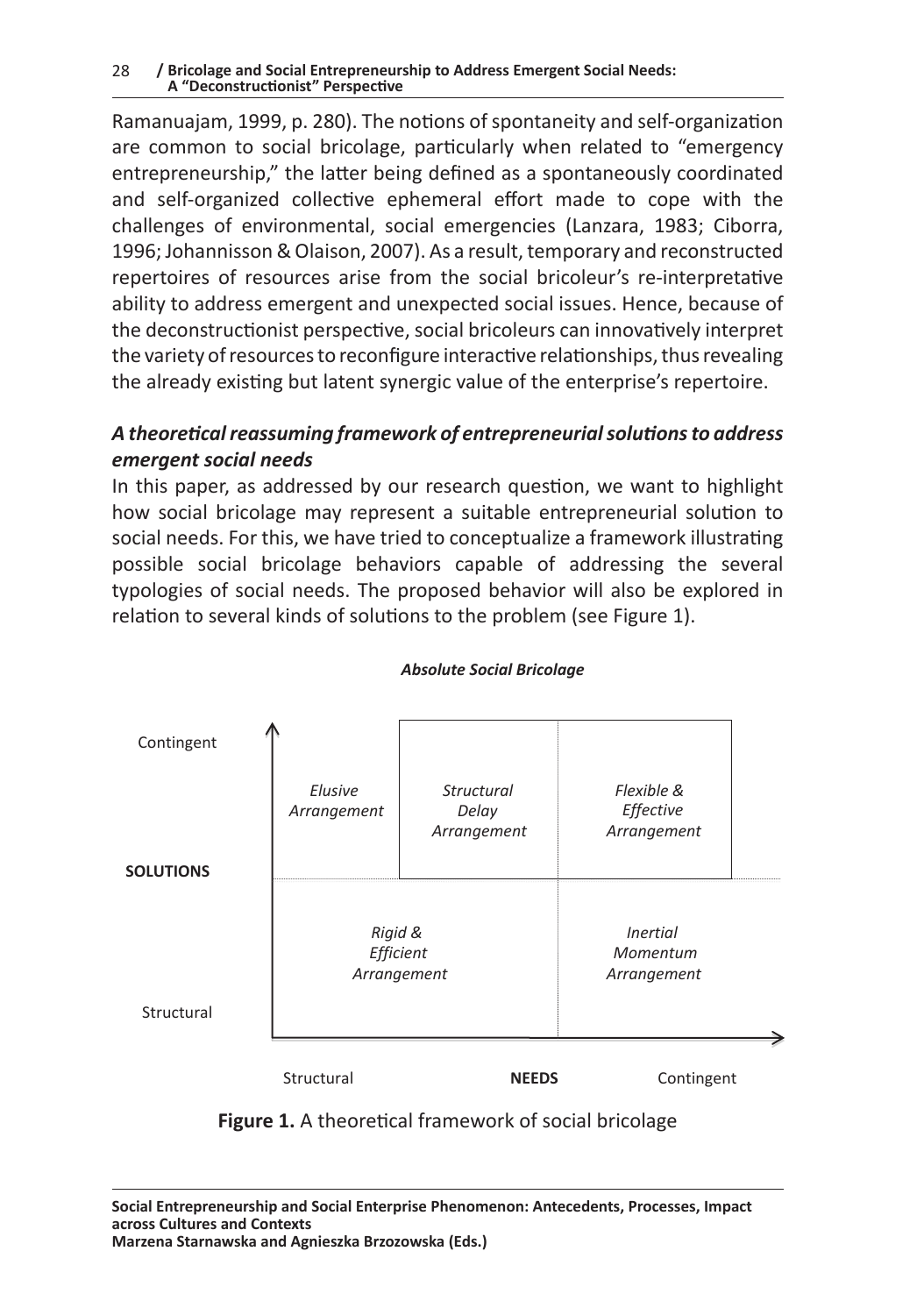Building on Lévi-Strauss (1966), we have applied the opposition between 'structure' and 'event' in relation to social needs and entrepreneurial solutions. We choose to use the notion of 'contingency' instead of 'event' because the former refers to a more general conceptual framework while the latter has been predominantly developed within the marketing communication literature. However, the notion of 'contingency' is almost the equivalent of event since we refer to contingent social needs that are unexpected and improvised, and require immediate solutions. Moreover, contingent needs do not require structural change but ephemeral and *ad hoc* interventions. Hence, in order to respond to contingent social needs, resources' redundancy is more important than efficiency.

Our first theoretical classification, which is represented in the horizontal axis, refers to the typologies of social needs that entrepreneurs or institutions have to cope with. It is possible to classify social needs as structural or contingent. Structural social needs have to be satisfied in the long term and require efficient solutions in order to guarantee sustainability, while, contingent social needs can be defined as temporary, unpredictable, and extraordinary in their manifestation.

Our second theoretical classification, represented on the vertical axis, refers to the typologies of entrepreneurial and institutional solutions to social needs. Two types of solutions have been identified – structural and contingent. The structural solutions are efficient and strategic, and last longterm thanks to routine processes, organizational consolidation, and balanced development resulting in qualitative growth. On the other hand, contingent solutions are temporary, unpredicted, and immediate solutions that guarantee entrepreneurial resilience to urgent criticalities. For these solutions, the main features of bricolage are more important than structural efficiency (Baker et al., 2003; Garud & Karnøe, 2003; Baker & Nelson, 2005). Indeed, adaptability, improvisation, and resilience are evidently more relevant when social entrepreneurs have to cope with unexpected social problem or emergencies.

At this point, we have conceptualized four possible arrangements between social needs and the corresponding solutions. Mostly, according to our framework, structural social needs require structural solutions, whereas contingent social needs require contingent solutions. Nevertheless, we also analyze criticalities in relation to mixed solutions. The possible social bricolage behaviors to address both structural and contingent needs are the following:

1) *Rigid Efficient Arrangement*: Firstly, when structural solutions address structural needs, we conceptualize an arrangement that pursues efficiency, permanence, focalization, and stability. This kind of response strategy is possible due to the aforementioned processes of routines, consolidation, and balanced development typical of structural responses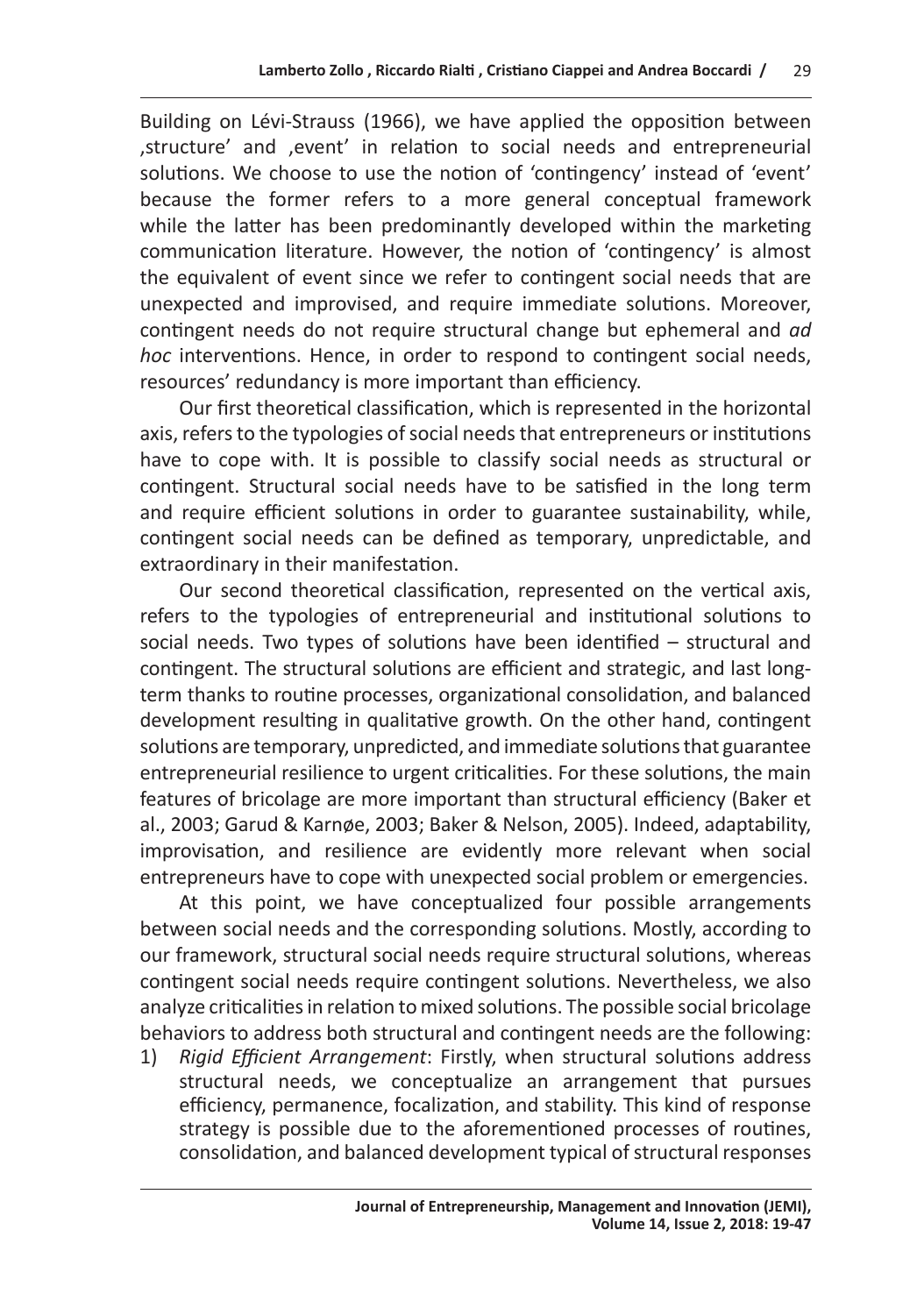(Stacey, 1995; Morel & Ramanuajam, 1999; Johannisson & Olaison, 2007). We interpret such an area as a 'rigid and efficient arrangement.'

- 2) *Flexible and Effective Arrangement*: Secondly, when contingent entrepreneurial solutions address contingent social needs, we conceptualize an arrangement that aims at efficacy and effectiveness, and transitory and improvised processes characterized by a 'ritualized ingenuity' (Lévi-Strauss 1966; Duymedjian & Rüling 2010). In this area, entrepreneurial solutions refer to effective interventions on external contingencies in order to seize 'making do' opportunities and avoid the threat of 'refusal to enact', although the outcomes will not be strictly 'engineered' (Ciborra, 1996). We interpret such an area as a 'flexible and effective arrangement' and it typically refers to the Absolute Social Bricolage area of our framework.
- 3) *Inertial Momentum Arrangement*: Thirdly, when structural solutions address contingent social needs, we conceptualize an arrangement that, notwithstanding the actual new and different contingency, pursues efficiency through unnecessary focalization and outcomes, permanency of obsolete structures, and inappropriate stability (Lévi-Strauss, 1966). We interpret such an area as an 'inertial momentum arrangement,' referring to the inertial activity of the structure, and also to external contingencies that cause functional inappropriateness (Zollo et al., 2017c).
- 4) *Elusive Arrangement* and *Structural Delay Arrangement*: Finally, when contingent entrepreneurial solutions address structural social needs, we conceptualize an arrangement that aims at partial, improvised, and *pro tempore* solutions that postpone the appropriate, but temporarily unavailable, responsibility of structural solutions (Baker & Nelson, 2005). In such an area, it is possible to individuate two different arrangements – elusive and structural delay. The elusive arrangement refers to when the solution equals elusion so as to shift on to others the problem of facing social needs. The latter refers to 'suspension bridge' solutions addressed to new structural needs where the solutions represent a strictly effective response to new social needs that only in their nascent phase may be interpreted as 'events' (Baker et al., 2003; Garud & Karnøe, 2003). Nevertheless, the 'structural delay arrangement' behavior has been deemed as belonging to the Absolute Social Bricolage area similar to the 'Flexible and Effective Arrangement.'

The nascent phase of a new structure is different from the ephemeral contingency, mainly because it will last in the long term, and this phase may be considered as an event. In such a context, we stress the difference between contingency and event. While the former is temporary, the event may be referred to as a structural need. Hence, we argue that an emergent need is both the need of a contingency and a structure in its nascent phase. We define the notion of 'emergent' as a social need that arises unexpectedly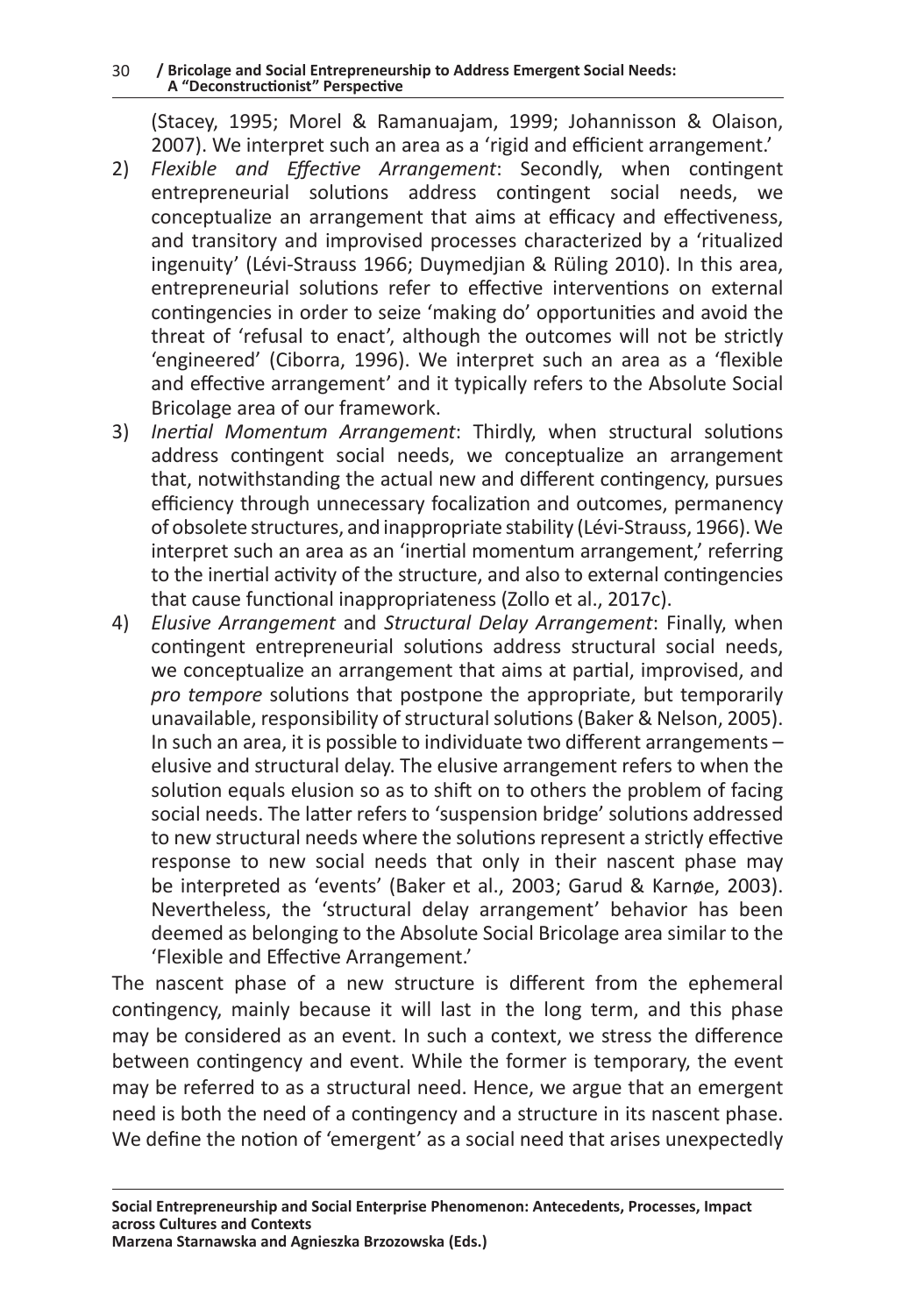and calls for a prompt solution, due to its ephemeral feature or its nascent phase that will become structural.

In the nascent phase, contingent and structural needs show a strong connotation of 'event' and thus require the bricolage arrangement for the appropriate entrepreneurial solutions. In our conceptual framework, social bricolage represents a contingent solution to contingent social needs and a *pro tempore* solution to structural social needs in the nascent phase (Stacey, 1995; Morel & Ramanuajam, 1999). This latter case relates to a 'bridge' solution that initiates a future structural solution in marked contrast to the elusive solutions. Consequently, social bricolage's solutions seem appropriate for the 'flexible and effective arrangement' and the 'structural delay arrangement' as well. We define social bricoleurs coping with contingent social needs as 'deconstructionist' because of their temporary perspective focused on the resources' latent meaning and vacant functionality. On the other hand, social bricoleurs providing contingent solutions to structural social needs in the nascent phase are defined as 'constructionists' because of their ability to individuate the ephemeral determinants of nascent structures that will arise in the future.

# **METHODOLOGY, DATA COLLECTION AND RESEARCH SETTING**

Recently, entrepreneurship research has emphasized the importance of deepening the level of analysis of the social entrepreneurship phenomenon (Chell, 2007; Bacq & Janssen, 2011). The main reason for this is the scarce quantitative and qualitative analyses of social entrepreneurship due to the relatively recent nature of such a phenomenon (Perrini, Vurro & Costanzo, 2010). This is particularly evident in recent research on social bricolage (Di Domenico et al., 2010; Desa, 2012).

# **Methodology**

In order to fill the aforementioned literature gap, a longitudinal case study approach has been selected (Van de Ven & Huber, 1990; Yin, 2013). This methodology allows both the theoretical comprehension of a littleknown phenomenon (Yin, 2013) and the generalization of the findings (Eisenhardt, 1989). Qualitative research is suitable when information is scant about a phenomenon (Eisenhardt, 1989) and when the aim is to develop ideas from the data in order to iteratively link them to theoretical perspectives (Anderson, Sarah & Jack, 2010).

We started from existing social entrepreneurship and social bricolage theory in order to develop a theoretical framework aimed at guiding the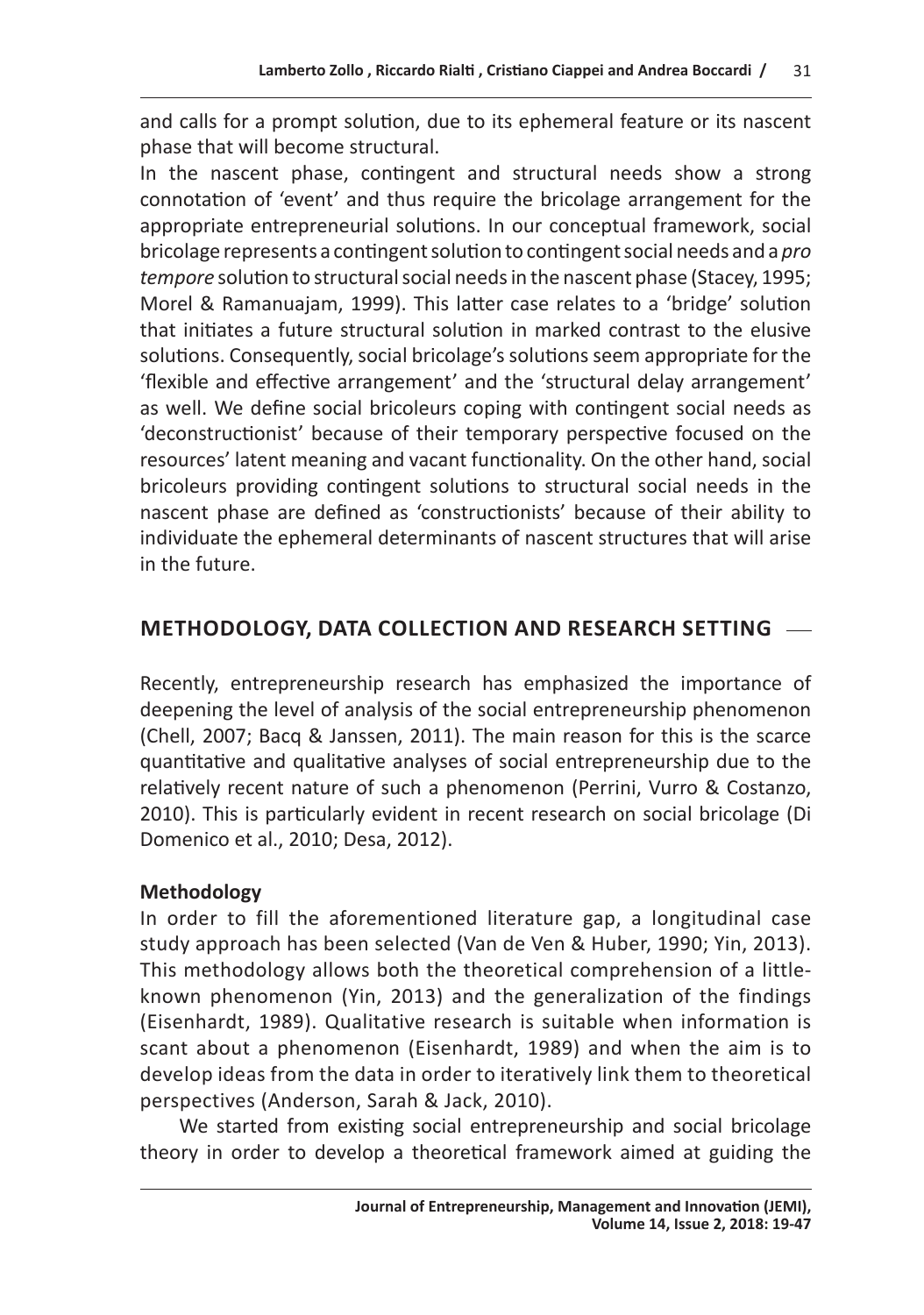empirical analysis (Perrini, Vurro & Costanzo, 2010; Yin, 2013). To show different typologies of emergencies and related possible solutions, we investigated the consistency between the pre-developed theoretical framework and the evidence emerging from the case study, thus highlighting the advantages of social bricolage. Given the explorative nature of our study and the scarcity of research on social bricolage, we searched for a context that could represent an extreme case (Pettigrew, 1990). In fact, extreme cases identify possible theoretical paradigms usable prevalently in similar contexts and comparable future researches (Perrini et al., 2010). Therefore, the case of one of the ancient non-profit organizations (NPOs) in the world, the "Venerabile Arciconfraternita della Misericordia di Firenze" (*Confraternity of Mercy of Florence*), represents the empirical setting for the chosen study. The significant historical importance of 'Venerabile Arciconfraternita della Misericordia di Firenze' (hereafter Misericordia) gives us a unique opportunity to study social entrepreneurship and social bricolage. Misericordia is a private NPO pursuing social goals and can be classified as a social entrepreneurial venture according to recent literature (Defourny & Nyssen, 2010). Misericordia deals with a wide variety of social emergencies every day, which makes it a suitable case study in order to analyze different typologies of emergencies, possible social entrepreneurial solutions, and social bricolage.

The Misericordia of Florence is the oldest Tuscan Voluntary Association dating back to the Thirteenth Century (1244), based in Florence (Region of Tuscany, Italy). Since its foundation, Misericordia has been dedicating itself to numerous charitable works, i.e., the transportation of the sick to hospitals, care of the debilitated and indisposed, burial of the poorest people, and social assistance for needy and poor families. Misericordia has been involved in providing crucial support since the severe plagues that struck Florence in 1325 and for transporting the sick to hospitals and conducting funerals since 1630. Secondly, Misericordia provided assistance during World War II, when its ambulances were indispensable means of transportation and rescue of wounded soldiers. More recently, Misericordia offered crucial help during the flood of 1966 that struck Florence. All this reflects the great importance and utmost usefulness of the historical charity, the hard work, the generosity of Misericordia, and the continuity of such a fundamental societal service.

Nowadays Misericordia is engaged in numerous activities: an ambulance service; a home care for the elderly and the sick; transportation of the sick and donation of blood; interest-free loans of medical equipment; and the organization of funerals and transport of the deceased. Moreover, it has established a foundation to help people with intellectual disabilities, residences for the care of the elderly, and clinics for medical examination and instrumental diagnostics. Finally, Misericordia is able to operate the services of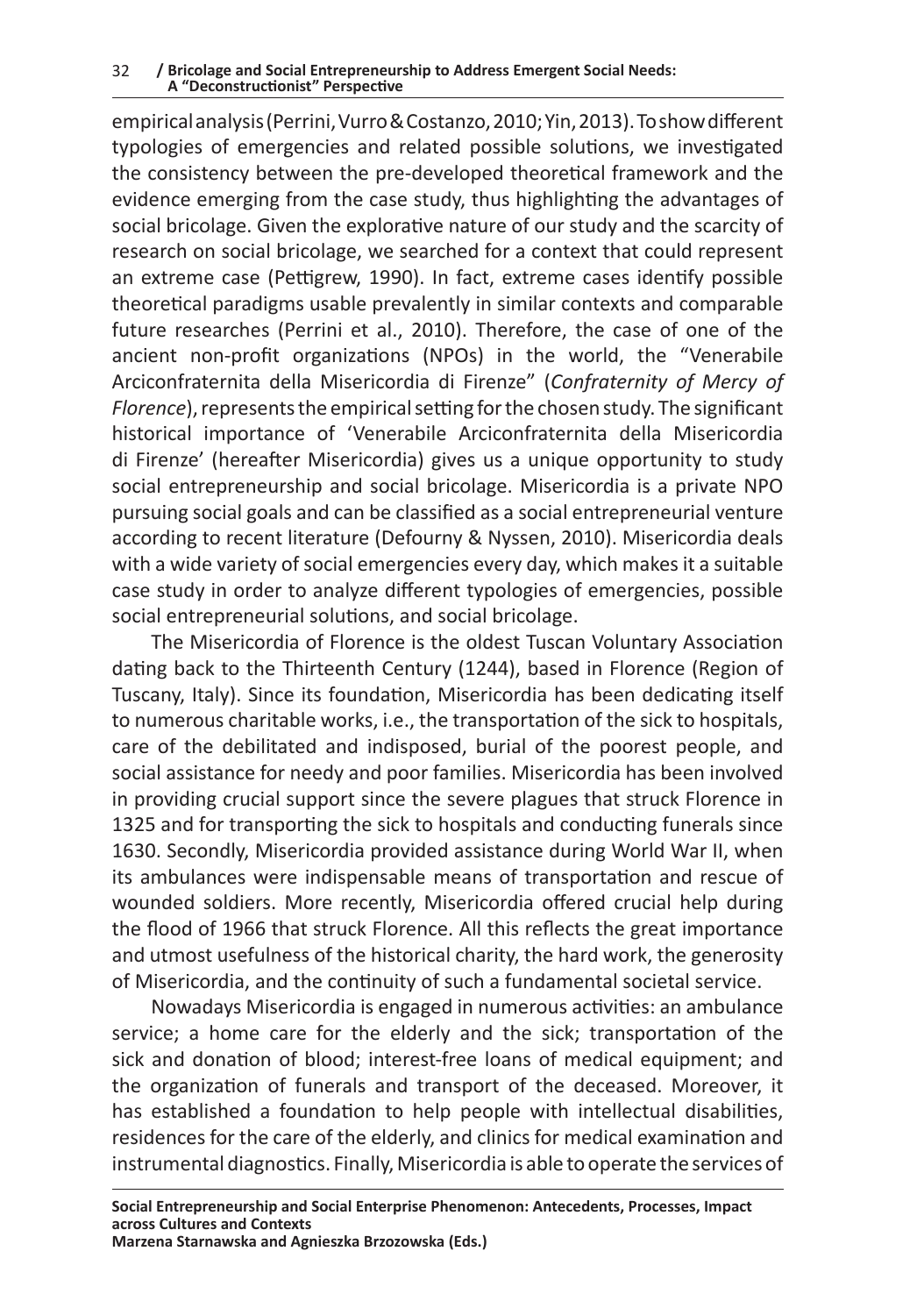Civil Protection and collaborate with other public and voluntary governmental structures, in order to respond to regional or national emergencies. In this way, Misericordia reflects the recent definition of social entrepreneurship (Defourny & Nyssen, 2010). The specificity of Misericordia consists in its intervention in social emergencies, hence representing a valid case study for social entrepreneurship and particularly for social bricolage. Misericordia faces everyday emergencies, and show adaptability, improvisation, and resilience both at an individual and a structural level (Lévi-Strauss, 1966).

Due to its history and its long-standing activities, Misericordia represents a suitable extreme case to explore the phenomenon of bricolage in social entrepreneurship. Specifically, on the one hand, Misericordia is one of the most ancient social entrepreneurial ventures still in existence and has been operating continuously since 1244, and in addition, while it has adapted to the changing environment over its long history, it has shown a high level of resilience by never changing its mission. On the other hand, during its long history Misericordia has faced emerging unexpected social needs many times. In this sense, it has also reacted frequently to emergent social needs as a bricoleur rearranging existing resources in an unusual way. Moving on from this, we have considered Misericordia as an extreme case. In particular, the lessons from the analysis of Misericordia's case may also be useful for understanding the dynamics of younger social entrepreneurial ventures and their reactions to emerging social needs.

## **Data**

According to the literature on extreme longitudinal case studies (Eisenhardt, 1989; Pettigrew, 1990; Van de Ven & Huber, 1990), we used three categories of sources. In particular, we have selected the three following ones:

- 1) Internal magazines, annual reports and other external communication tools. Building on Darke and colleagues' research (Darke, Shanks & Broadbent, 1998), we have selected internal magazines and reports as our preferred source of information. In particular, we have consulted the last ten digitalized volumes of the '*San Sebastiano Journal*,' the monthly published by Misericordia in order to inform its stakeholders. Hence, we have analyzed the last ten years of public communication and 16 annual reports (i.e., *Misericordia's Sustainability Report*), specifically every one produced by Misericordia's accountants since 2000, and the NPO's corporate web site (*www.misericordia.firenze.it*). Moreover, we have also considered several articles published in a number of Italian Newspaper such as '*La Nazione*','*La Repubblica'* and '*Il Corriere della Ser*a' and the sections regarding the events concerning the city of Florence.
- 2) Corporate chronicles and archival material. Museum of Misericordia, located in Florence contains more than seven centuries of history, and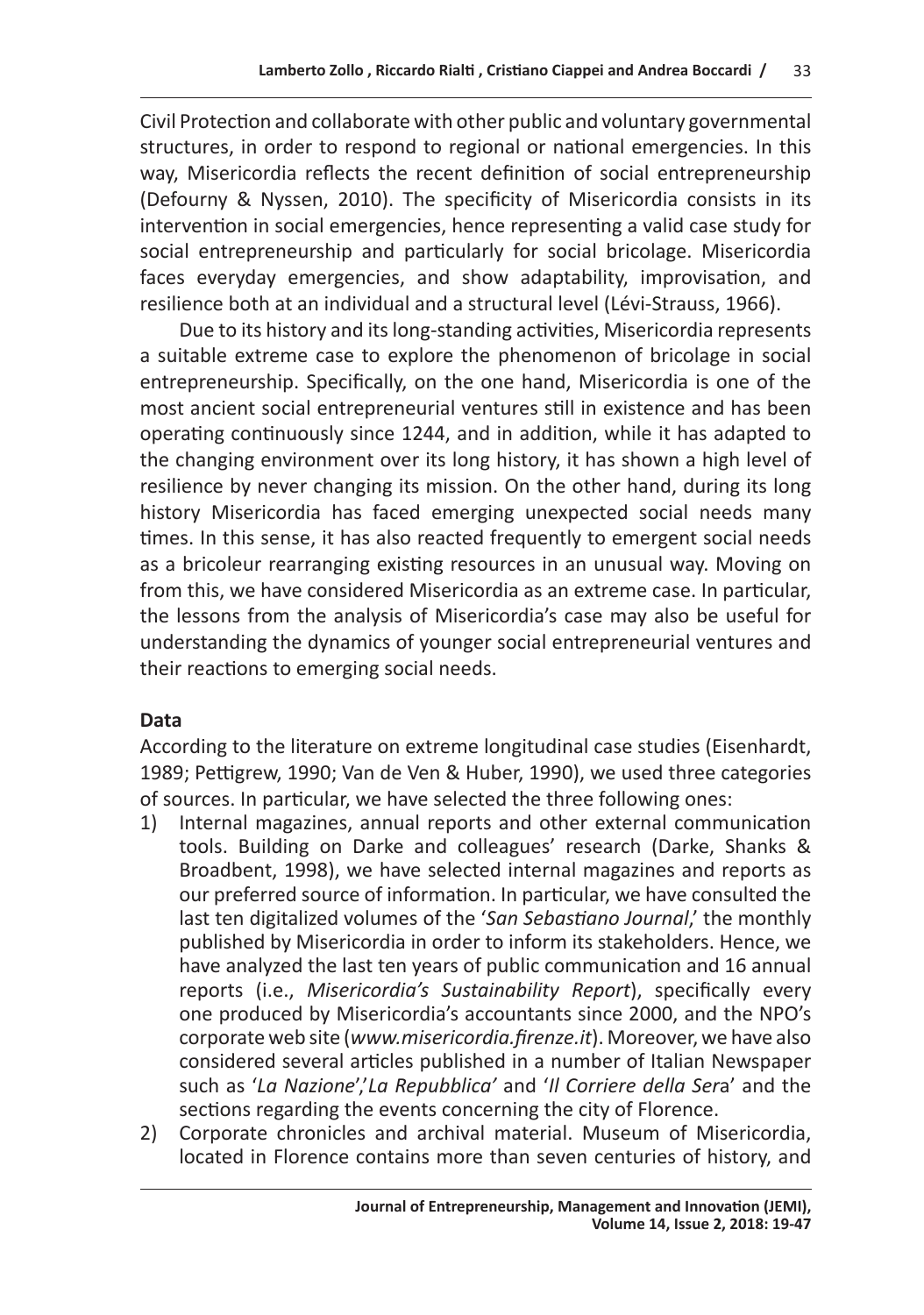a historical archive containing about 4000 documents dating from the Fourteenth Century. We have consulted this archival material to gather data on the historical actions of Misericordia and, specifically, an insight on their decision processes and past strategies. The analysis of archival material is in line with best practices for case study methodology (Eisenhardt, 1989).

3) Semi-structured interviews. In order to gather additional data, 24 semistructured interviews were conducted: with the president of Misericordia (1 interview), the general director (3 interviews), two divisional directors (5 interviews in total) and fifteen volunteers (15 interviews in total). The interviews were conducted between January 2013 and May 2015. Each interview lasted from one to two hours and all of them were recorded. In total, we have gathered 35 hours of semi-structured interviews that have been transcribed into a 98-page text. To collect data, semi-structured interviews were selected as they allow a better understanding of the dynamics of a phenomenon through discussion with experienced individuals (Wengraf, 2001; Yin, 2013). Moreover, since they are not structured, it is possible to deviate from the original program and ask the experts for more information.

The longitudinal case study was conducted in several stages. Firstly, a preliminary analysis (Perrini et al., 2010) enabled us to reconstruct Misericordia's chronology, from its archival and historical data, in order to better understand its ancient origins, modern developments, and the historical pivotal events. For ultimate data triangulation (Eisenhardt, 1989), the archival and historical data have been compared with the results of the semi-structured interviews and the data from Misericordia's Sustainability Reports. After this preliminary data exploration process, aimed at delineating Misericordia's historical evolution, we investigated the NPO's main interventions in social emergencies that have hit Tuscany. Our aim was to understand the different solutions addressed to social emergencies, in order to analyze the existence of social bricolage in Misericordia.

# **RESULTS**

Based on the iterative comparison between literature on social bricolage and the empirical findings resulting from the case study, we provide an analysis of the main entrepreneurial and institutional solutions to social needs. Particularly, we have focused on identifying whether Misericordia has applied the four strategies delineated in the proposed framework by looking at examples of social need where such intervention was needed. In this sense, the findings of our research deal with the confirmation of our framework.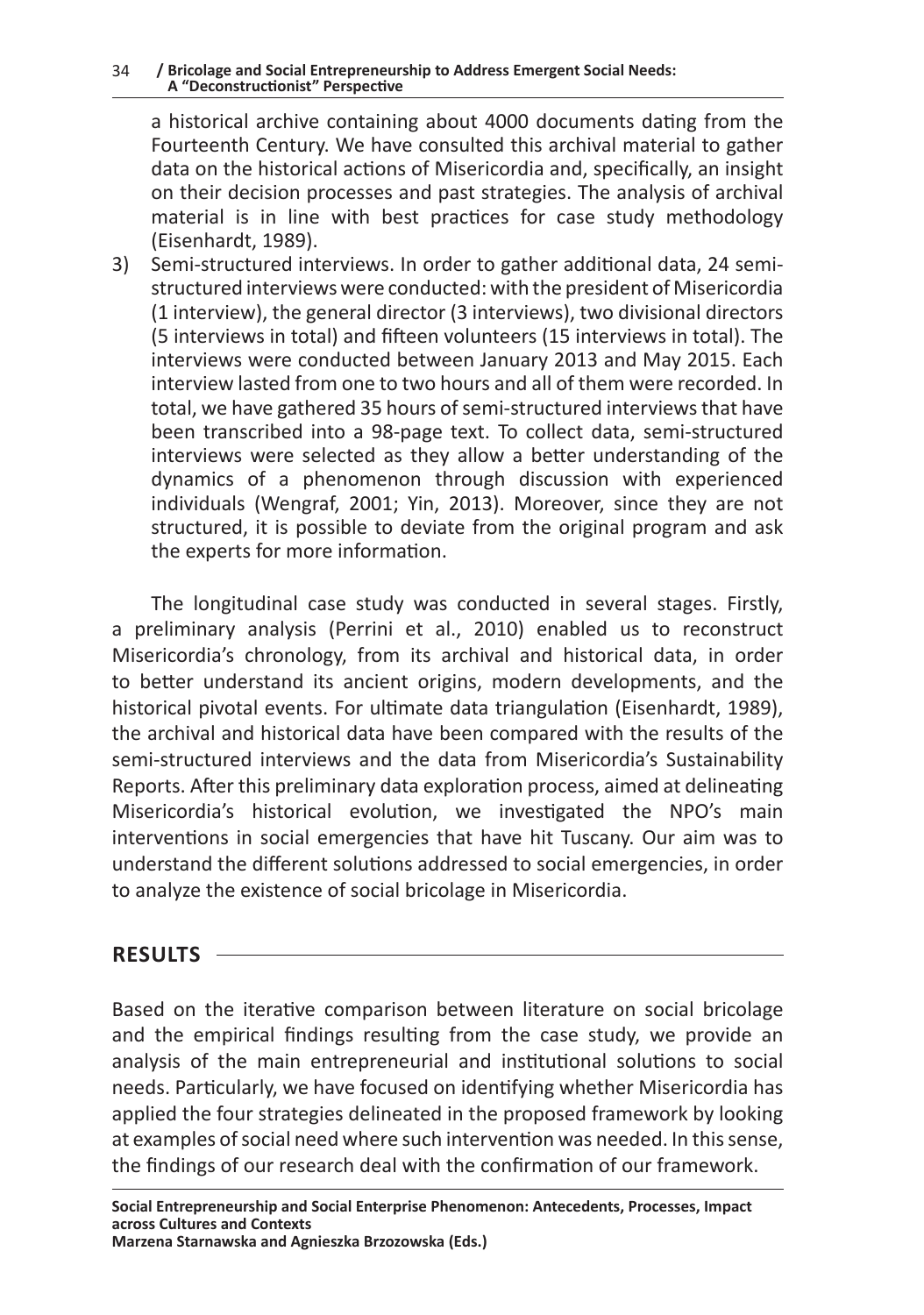## **Rigid and efficient arrangement: The institution of 118 national-service**

The case study of Misericordia has shown that when structural needs emerge, it is appropriate to implement structural solutions, thus guaranteeing efficiency in the long term (Ciborra, 1996; Johannisson & Olaison, 2007). This is particularly evident in the creation of the 118 national-service in 1991 by the Italian Governmental Institutions, which refer to the central units of coordination of emergency-urgency societal needs. In particular, in 1991, after the 1990 FIFA World Cup hosted by Italy, the need emerged to centralize all the sanitary emergency services under one umbrella in order to avoid overlapping and wasting of resource during emergencies. Then the Italian government, with law 76 of 31/03/1992, urged all the NPOs operating in emergency services to adapt to new service standards or relinquish their authorization to operate. Before this service was established, each NPO autonomously coordinated the emergency-urgency activities, which resulted, as assessed, in several inefficiencies in time and cost, i.e., the duplication of volunteers and ambulances for a single service, or NPOs' interventions in distant regional areas that could have been addressed by more local NPOs. In order to improve such a decentralized system, a national conjoined system for emergency-urgency social services has been established which is composed of regional NPOs including Misericordia. In this sense, an important element of the deconstructionist perspective has been applied, namely by reinterpreting possible interactions and relations among available regional socio-healthcare actors – which are NPOs and Governmental Institutions – and their conjoint vacant functions (see Martin, 1990; Kilduff, 1993). In this case, the institutional solution has been structural and efficient for a particular stable, generalized, and recurring social need (Zollo et al., 2017c). In these circumstances, a bricolage solution might be inappropriate because the problem involved recurring routines and due to the structural nature of the need (Kilduff, 1993; Johannisson & Olaison, 2007). Hence, in this situation, Misericordia adapted to the need to develop a rigid structure in order to continue to operate in emergency sanitary services. This is coherent with the hypothesized rigid and efficient arrangement solution.

## **Flexible and effective arrangement: Evidence from the Florence Flood of 1966**

This area refers to contingent social needs that are matched with contingent solutions, an example of which can be represented by Misericordia's intervention in the dramatic flood that hit the city of Florence on November 4, 1966. After several days of uninterrupted bad weather, the river Arno unexpectedly flooded the city. The damage to the city and the Misericordia headquarter was enormous and required the NPO to rearrange its scarce existing resources to cope with the emergency.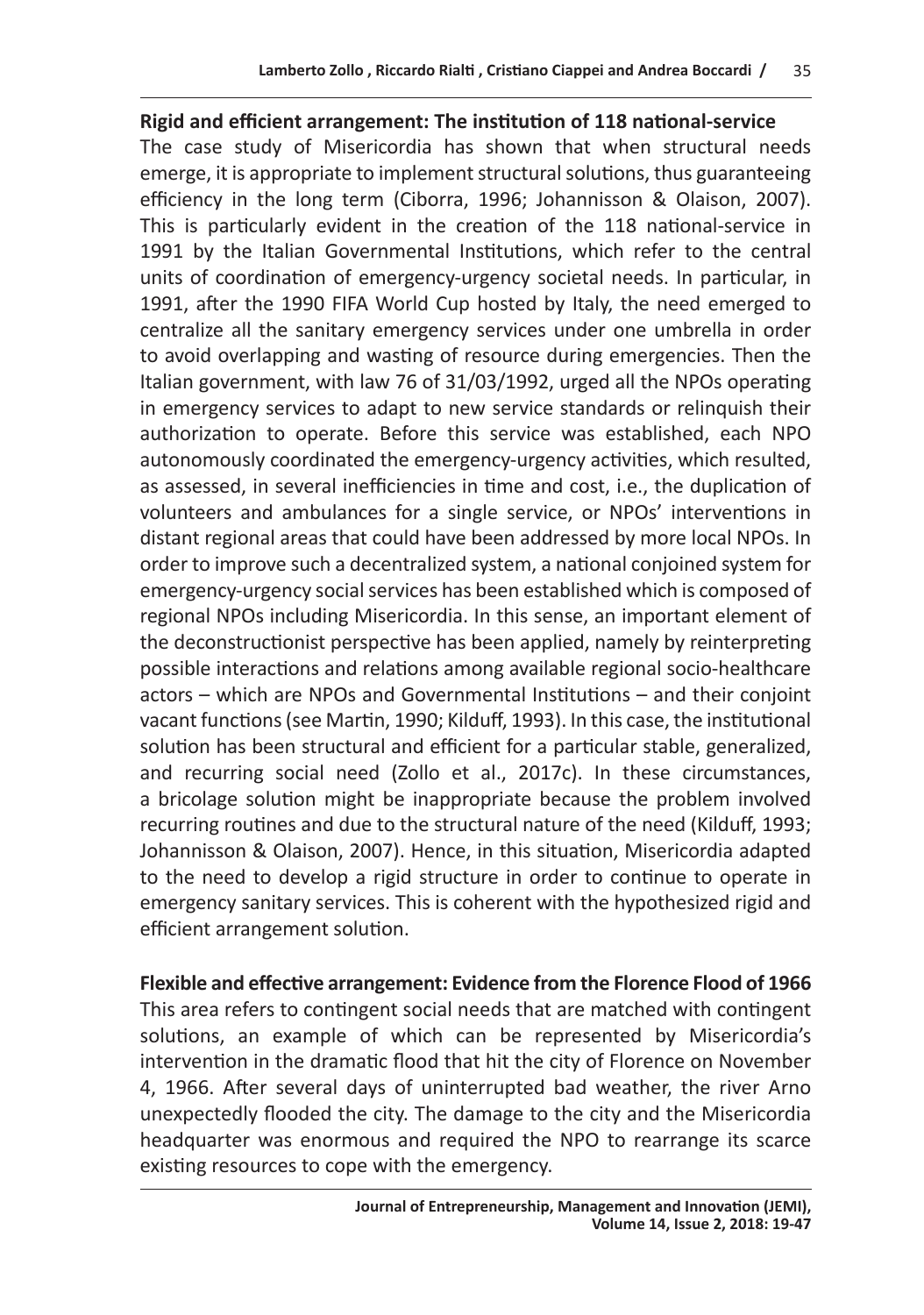In this case, the social need was contingent, i.e., it was unpredicted and temporary, even if particularly serious. Misericordia implemented a social bricolage solution that was, firstly, immediate and spontaneous for the inhabitants (Duymedjian & Rüling, 2010); secondly, it was transitory and ephemeral since no organized structure was established (Lévi-Strauss, 1966); thirdly, it was improvised and collective because Misericordia succeeded in deconstructing the community's social relationships, thus activating the Florentines' workforce regardless of their professional occupation and social class (Garud & Karnøe, 2003); finally, the solution recalled the notion of 'ritualized ingenuity' since it was extremely important to create solidarity networks based on momentary emotionality (Duymedjian & Rüling, 2010). We define this social bricolage solution as 'deconstructionist' by examining its process (Derrida, 1966; 1976). (1) Initially, an emergent dichotomy between the community social structure and the relative destructive external contingency was analytically individuated; (2) Secondly, Misericordia succeeded in bringing about the population's latent solidarity and its awareness of the problems and difficulties of the time that were endangering its own survival and the persistence of the cultural patrimony; (3) Then, the ordinary social structure was deconstructed by mobilitating the 'existing resources', i.e., the citizens of Florence, and assigning normally inappropriate duties, tasks, and functions to them; actually, citizens at first seemed inadequate to cope with the flood, but thanks to Misericordia's ability to reassemble volunteers' available resources – such as reciprocity, a willingness to collaborate and donate, etc.…(see Baran, 2013; Zollo, Faldetta, Pellegrini & Ciappei, forthcoming) – such a "repertoire" of critical human resources emerged as crucial in dealing with the natural disaster; (4) Consequently, Misericordia was able to reconstruct a solidarity network resulting ultimately in the creation of essential social existence and survival conditions; (5) Finally, once the external critical contingency had been resolved, the bricolage deconstructionist approach was terminated (Derrida, 1976; Martin, 1990; Kilduff, 1993), thus restoring the ordinary social structure of the city. Therefore, Misericordia acted as a bricoleur. In fact, the NPO preferred to act immediately by rearranging the scarce resources to cope with an unexpected social need.

## **Inertial momentum arrangement: The Genoa Flood of 2014**

During the night of October 10, 2014, the Sturla River flooded some zones of Genoa city center. On the following day, even the Bisagno River, whose stream bed was inappropriately used as a parking lot, flooded. The flood claimed one death, but also caused damage to the city, and in particular, the majority of the centre was covered by mud and the streets were full of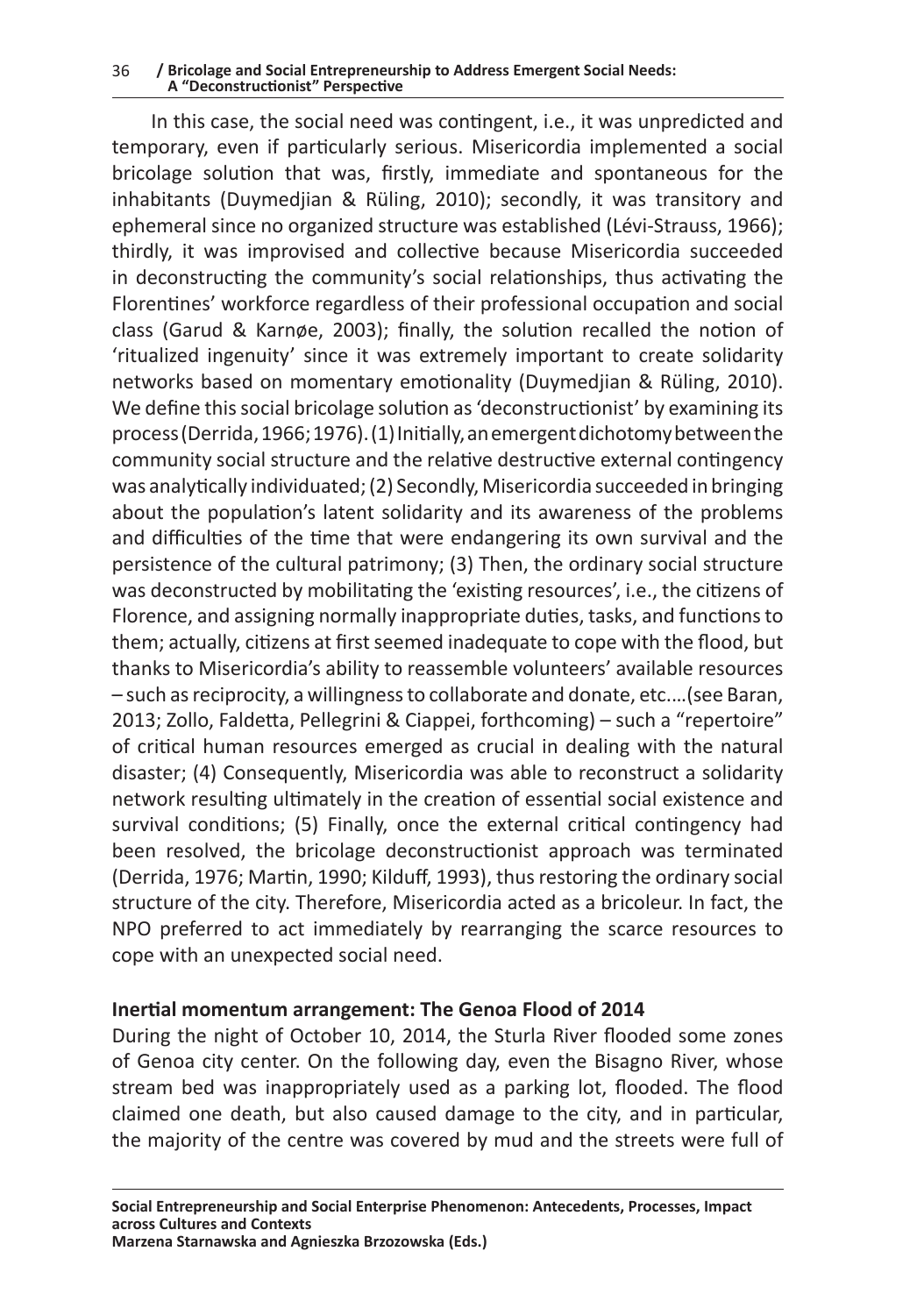rubble. The day after the flood, Misericordia was asked by the government to participate in the rescue efforts.

This case of Misericordia highlights an example of an 'inertial momentum arrangement' providing a structural solution to a contingent social need (Lévi-Strauss, 1966; Garud & Karnøe, 2003) but, in this instance, no social bricolage solution was provided by NPOs, including Misericordia, since the Governmental Institutions decided to intervene by mobilising the 'Protezione Civile' (Civil Defence). This rigid and bureaucratic solution predominantly made use of internal structures of the Protezione Civile, thus resulting in an insufficient intervention because the contingency of the event had not been recognized. A social bricolage solution, with the activation of a solidarity network and a shared participation, as illustrated previously in the Florence flood, might have been more effective (Martin, 1990). The bureaucratic implementation of the Protezione Civile resulted in an ineffectively programmed solution, thus voluntarily avoiding the redundancy of volunteers, people and citizens (Kilduff, 1993; Ciborra, 1996). Hence, redundancy becomes (Baker et al., 2003; Di Domenico et al., 2010), in such a context of contingent social needs, more important than specificity, focusing, and efficiency. Also, in this case, Misericordia's ability to reassemble the "human" available resources – such as citizens and volunteers – may be interpreted as an effective type of deconstructionism thanks to the NPO's reinterpretation of resources' functional value (Derrida, 1976; Martin, 1990; Kilduff, 1993).

## **Structural delay arrangement and elusive arrangement, some insights on the current evolution of Misericordia health services**

In a context characterized by structural social needs and contingent solutions, there are two possible arrangements, namely the 'structural delay arrangement' and the 'elusive arrangement.' For both arrangements, an example that emerged from the case study refers to the 'reverse subsidiarity' related to the dismantlement of Tuscany welfare (Zollo et al., 2016a; b). Subsidiarity refers to the local institutional network that provides services to the community since Governmental Institutions have to intervene only when the organized community, i.e., the Third Sector, cannot. However, in case of government failure, the Third Sector which is composed of NPOs including Misericordia is able to integrate from the bottom the deficiencies of the State (Zollo et al., 2016b). For example, Misericordia filled socio-health public voids thanks to (a) medical and diagnostic interventions at low prices in comparison with regional tickets; (b) opening of information points aimed at therapeutic and clinic treatment for people in a confused state of mind; (c) mobile medical clinics on NPOs' ambulances for socio-health services; (d) creation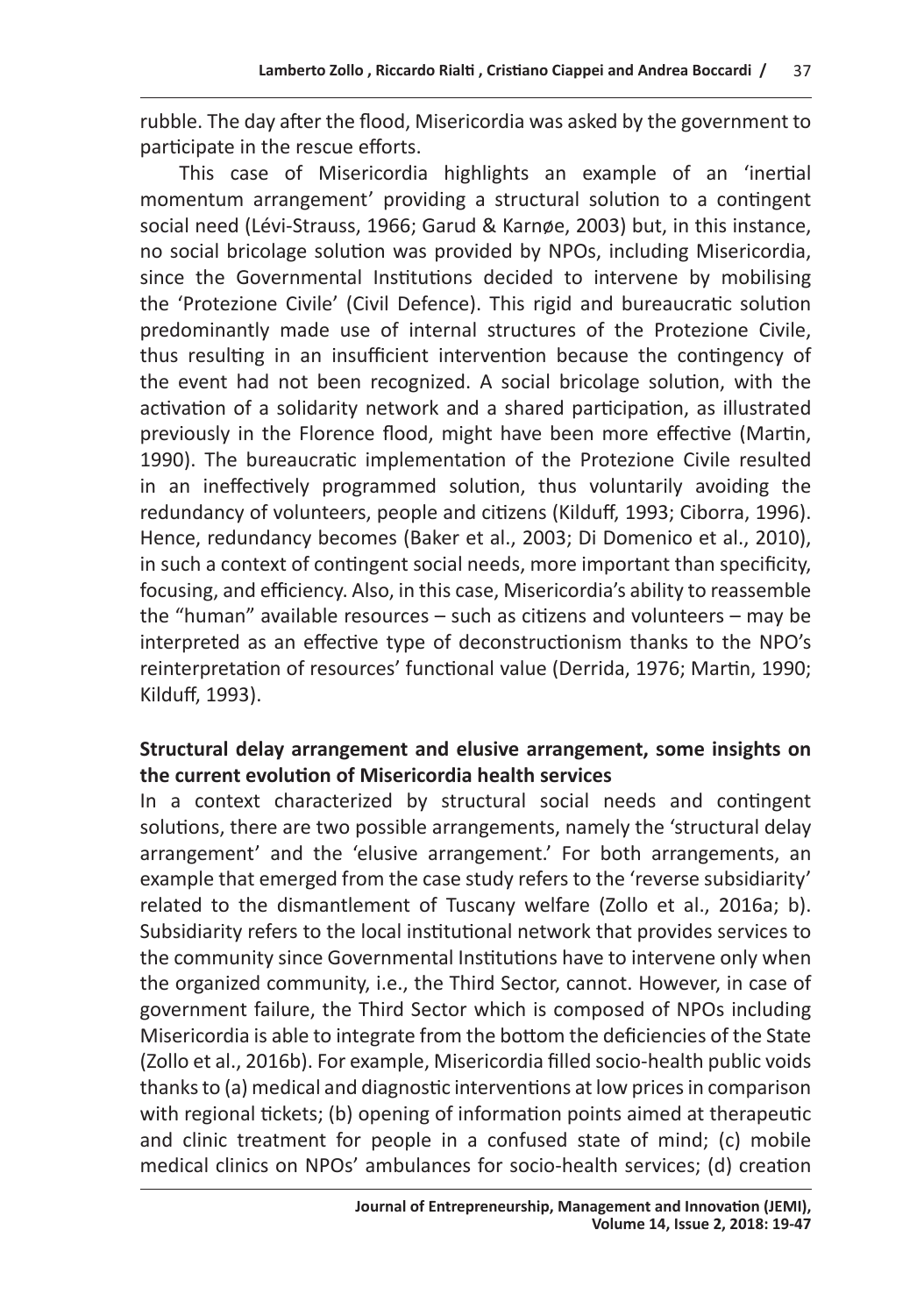of touristic emergency medical services; (e) few interventions of civil defence in small environmental contingencies. Hence, the social solution proposed by Misericordia constitutes a contingent solution to structural social needs that can be interpreted as a *pro tempore* stop-gap measure in comparison with the forthcoming National Health Service's reconstruction (Lévi-Strauss, 1966; Garud & Karnøe, 2003). The attitude of the Region of Tuscany represents an 'elusive arrangement' in that the institutional measures are not able to satisfy the real needs of citizens or otherwise they represent inappropriate bureaucratic solutions (Zollo et al., 2017c). On the contrary, the temporary intervention of Misericordia is an example of 'structural delay arrangement.' In effect, the solution provided by the NPO is a social bricolage solution to structural social needs in their nascent phase (Kilduff, 1993; Johannisson & Olaison, 2007). Misericordia activates the repertoire of improvised social relationships by rearranging the available existing resources, thus revealing the resilient aspect of the Third Sector in the presence of social contingencies (Derrida, 1976). We define this type of social bricolage as 'constructionist' – which may be interpreted as the final outcome of the aforementioned deconstructionist approach – because the relatively autonomous solutions of Governmental Institutions are redefining from the bottom an activation of the available existing resources that in the future could result in integrated socio-health solutions between the public sector and Third Sector (Zollo et al., 2017b; c).

# **CONCLUSIONS, IMPLICATIONS AND LIMITATIONS**

The present research contributes to the stream of literature on social entrepreneurship and bricolage (Chell, 2007; Bacq & Janssen, 2011). In this sense, our findings provide systematization in a framework of the main bricoleur solutions that social entrepreneurial ventures, such as Misericordia, may select to address an emerging social need (Johannisson & Olaison, 2007). Specifically, while the existing literature contributes by highlighting the importance of social entrepreneurial ventures adopting bricolage solutions, this research digs deeper into the phenomenon by providing some relevant insights. As an example, our research firstly provides a framework for assessing which kind of solution (more bricoleur oriented or more structured) is more appropriate to address emerging social needs. Secondly, the present research is among the first to be using deconstructionism (Derrida, 1966; 1796) as a lens to better understand how a bricoleur reaction may be implemented by a social entrepreneurial venture. In particular, it highlighted how following a deconstructionist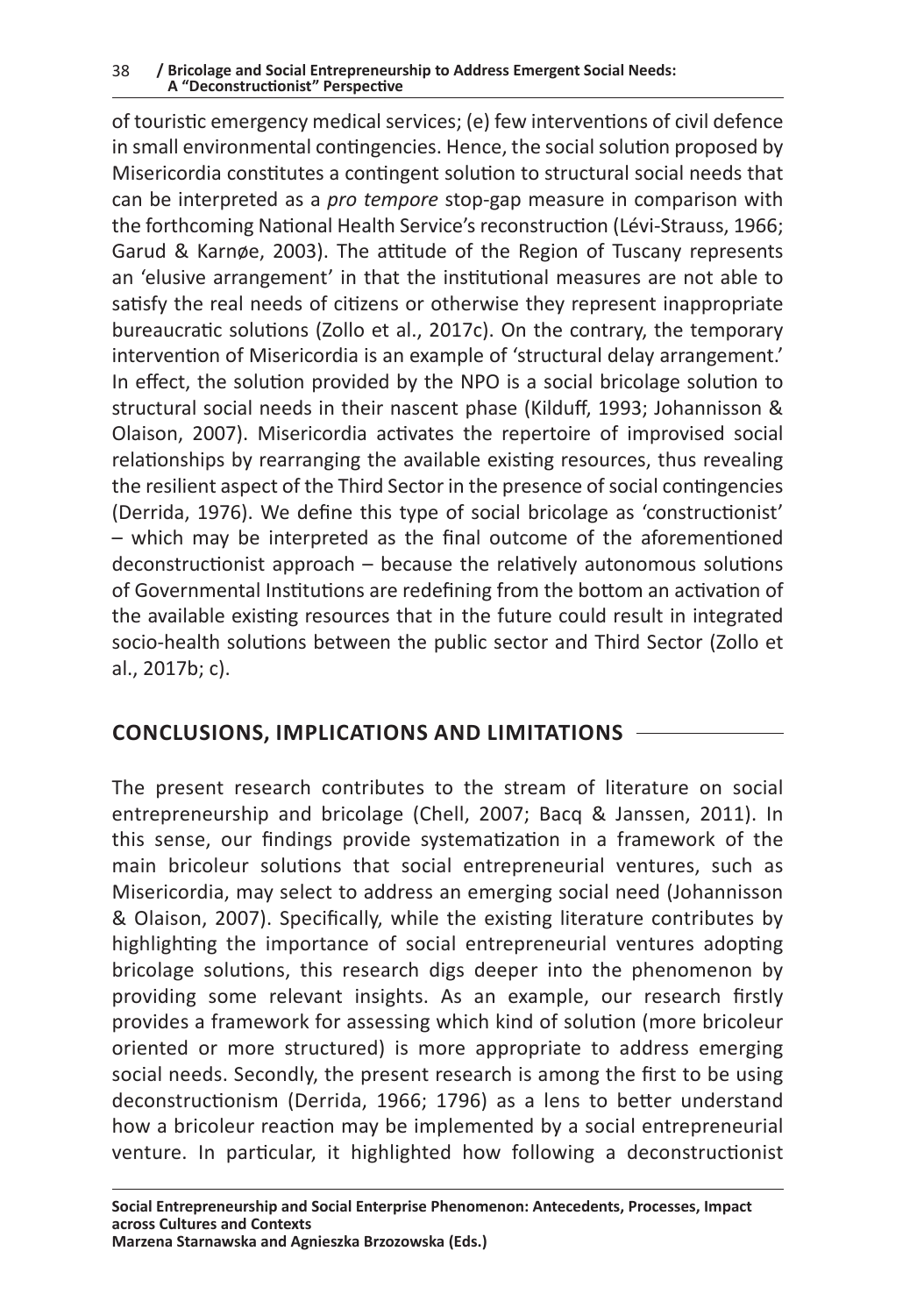approach enables a social entrepreneurial venture to refuse "enacting", which is often related with unexpected emergencies, and how seizing, in such a contingent complexity, "making do" opportunities exploits unusual function of resources "at hand" (Lévi-Strauss, 1966). Hence, the case study of Misericordia of Florence confirms that social bricolage is a suitable solution when adaptability, improvisation, and resilience are more important than structural efficiency (Baker et al., 2003; Di Domenico et al., 2010). In effect, in social bricolage, the redundancy of resources is more significant than specificity and efficiency. As a consequence, as the principal managerial implication we may argue that social bricolage is an entrepreneurial opportunity to address emergent social needs. In our perspective, emergent social needs are both contingent and structural in their nascent phase, as illustrated previously in our theoretical framework. In contingent social needs, a social bricoleur is able to improvise the most effective, immediate, and flexible solution, rearranging the available repertoire of existing resources, and finally refusing to enact in order to find a solution to social contingencies.

The social bricolage approach is also a *pro tempore* stop-gap measure for structural needs in their nascent phase (Lévi-Strauss, 1966; Garud & Karnøe, 2003). In this case, social bricolage provides an effective solution to structural social needs that in their ascent phase can be interpreted as "events" (Lévi-Strauss, 1966). Such a solution is temporary and constitutes a "suspension bridge" between the old structure and the new structure that will be created. However, the bricolage solutions to structural needs do not guarantee in the long term the necessary efficiency. Secondly, we identify the emergent social needs as a syncretic category that embraces both contingent needs and structural needs in their nascent phase (Garud & Karnøe, 2003). These needs are similar to Lévi-Strauss's concept of "event" and are coherent with a social bricolage solution. Thirdly, building on Derrida's deconstructionism, we identify two types of possible social bricolage interventions for the emergent social needs. On the one hand, in order to cope with contingent social needs, social bricoleurs may intervene according to a deconstructionist approach. In this case, because the contingent emergency deconstructs the environmental context, social bricoleurs have to deconstruct their repertoire of available resources in order to create a fitting dialogue with the context. Hence, the most important phases refer to the initial identification of the resources' vacant functions in relation to the external contingencies; then, rediscover the latent potential of available resources by reinterpreting their functional meaning; after such a de-specializing activity, social bricoleurs systematically and temporarily reconstruct the hidden purposes of the existing resources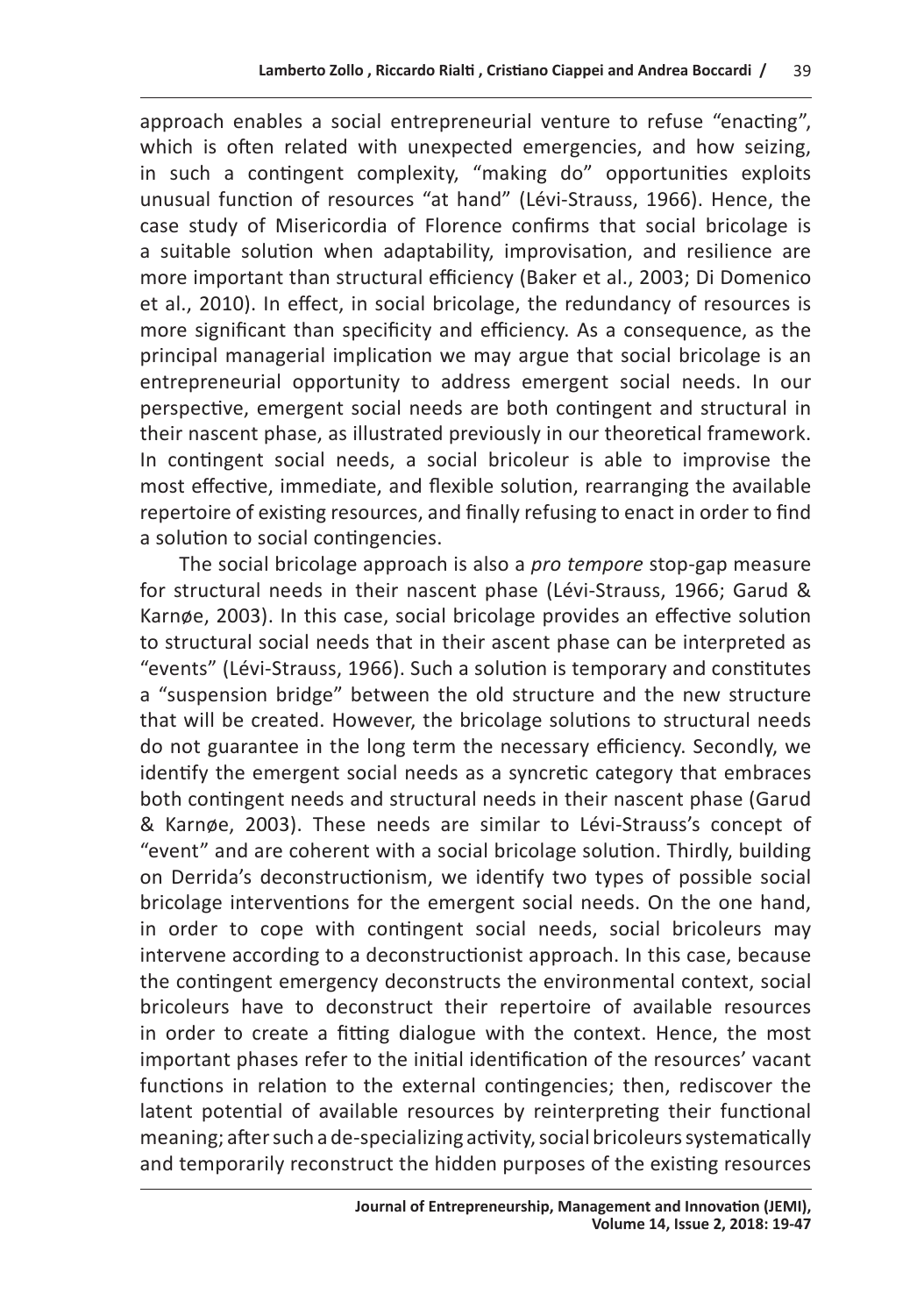(Lévi-Strauss, 1966; Di Domenico et al., 2010). In such a deconstructionist approach the social bricoleur also realizes a reconstructionist activity since they recombine the existing repertoire so as to innovatively use the available resources. However, the main activity is the deconstruction of the stock of resources, thus addressing the environmental deconstruction determined by the external contingency, which may cause the destruction of the *status quo*.

On the other hand, when the emergent need is structural, even though it is in its nascent phase, social bricoleurs have to implement a constructionist approach. In this case, the bricolage solution exploits both improvisation and adaptability, but the main activity refers to the creation of a temporary bridge toward a new structure. Social bricolage is a *pro tempore* stop-gap measure that does not exclude the necessity of a consecutive structural solution thus guaranteeing sustainability and efficiency in the long term. Finally, in relation to regional development, our study highlights two types of positive contributions of social bricolage. First, in the case of contingent social needs, an external contingency destroys the social structure and the regional developmental process. So, social bricoleurs do not explicitly trigger the developmental process, but they contrast the entropy of the system potentially resulting from the contingency. Second, in the case of structural social needs in the nascent phase, social bricoleurs activate a structural developmental process by constructing a *pro tempore* bridge between the old structure and the new one (Baker & Nelson, 2005).

In short, therefore, apart from the developed framework, the research contribution is related to providing an original interpretation of the bricolage in social entrepreneurship phenomenon thanks to deconstructionism. Due to the results of our empirical analysis, it has been possible to answer the question highlighted in the first section of our research. Based on the case study analysis of Misericordia of Florence, we can distinguish four possible entrepreneurial and institutional solutions to social needs. Specifically, it has been possible to assess the social bricolage solution as a significant opportunity within the social entrepreneurship field, particularly to address emergent social needs (Garud & Karnøe, 2003). We refer to the efficiency showed by the bricolage solution proposed by Misericordia to overcome the social needs deriving from the 1966 Florence's flood and the almost ineffective solution to Genoa's 2014 flood. Moreover, due to the results of our research, it has been possible to explore the proposed framework through the identification of several kinds of response strategies, which are coherent with the ones proposed in our framework.

In spite of the findings, however, the research has several limitations. In particular, firstly the research is limited regarding the selected methodology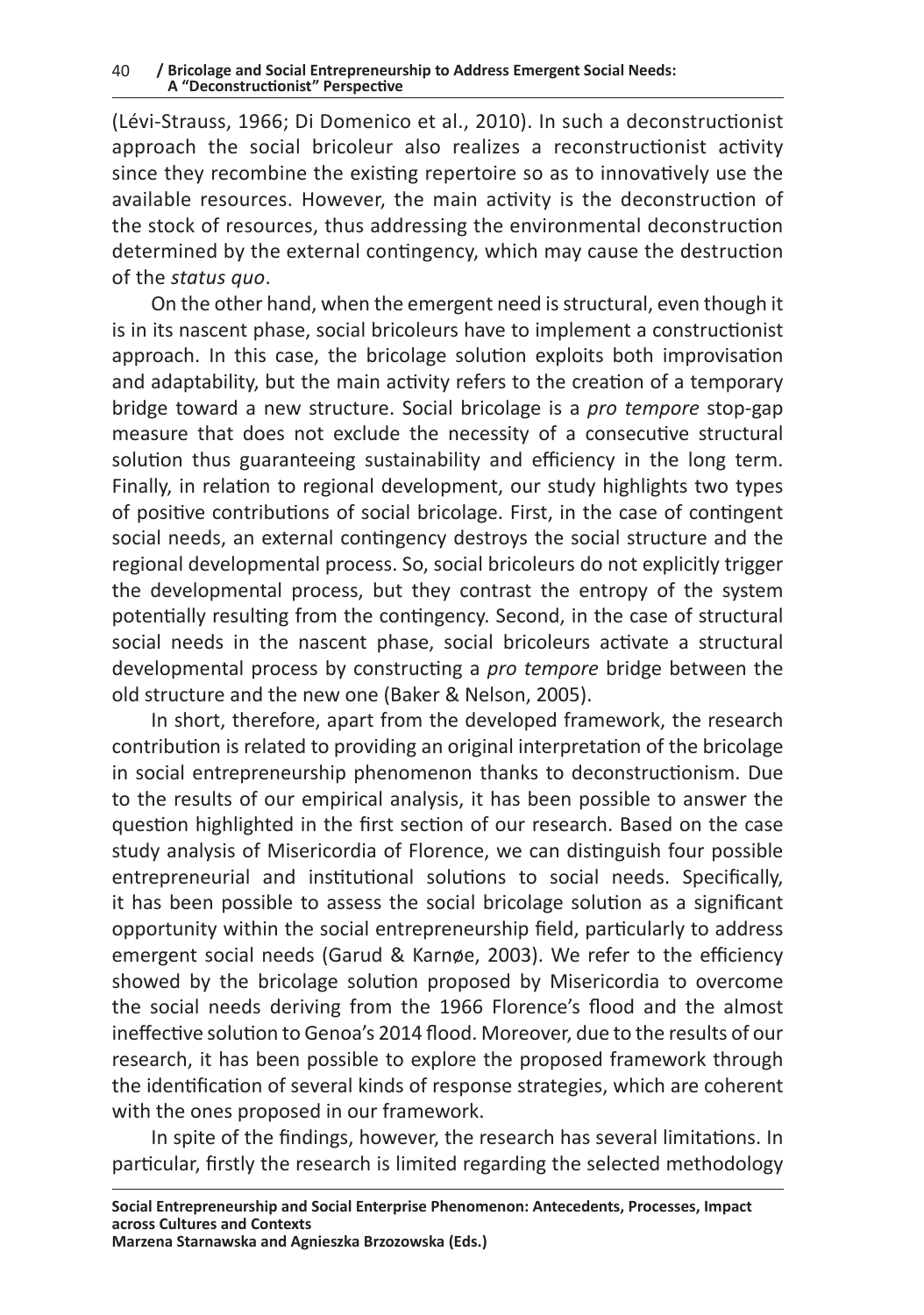and the analysis of a single case study. In fact, our paper has evidently many limitations typically related to case study research (Eisenhardt, 1989; Yin, 2013). Secondly, as a consequence of the selected methodology, the results of our explorative research may only be considered preliminary and not fully generalizable. Specifically, the results are valid only for the selected case. Finally, our research can only be considered exploratory research and other research is required to validate our results again. Therefore, future research is needed in order to empirically test our results and further explore the assumption that bricolage may be a significant opportunity for social entrepreneurs in order to address emergent social needs.

## **References**

- Alvarez, S.A., & Barney, J.B. (2007). Discovery and creation: Alternative theories of entrepreneurial action. *Strategic Entrepreneurship Journal*, *1*(1‐2), 11-26.
- Anderson, A.R., Drakopolou-Dodd, S., & Jack, S. (2010). Network practices and entrepreneurial growth. *Scandinavian Journal of Management*, *26*(2), 121-133.
- Anderson, A.R., & Starnawska, M. (2008). Research practices in entrepreneurship: Problems of definition, description and meaning. *The International Journal of Entrepreneurship and Innovation*, *9*(4), 221-230.
- Andries, P., Debackere, K., & Looy, B. (2013). Simultaneous experimentation as a learning strategy: Business model development under uncertainty. *Strategic Entrepreneurship Journal*, *7*(4), 288-310.
- Arend, R. J., Sarooghi, H., & Burkemper, A. (2015). Effectuation as ineffectual? Applying the 3E theory-assessment framework to a proposed new theory of entrepreneurship. *Academy of Management Review*, *40*(4), 630-651.
- Bacq, S., & Janssen, F. (2011). The multiple faces of social entrepreneurship: A review of definitional issues based on geographical and thematic criteria. *Entrepreneurship and Regional Development, 23*(5-6), 373-403.
- Bacq, S., Ofstein, L.F., Kickul, J.R., & Gundry, L.K. (2015). Bricolage in social entrepreneurship: How creative resource mobilization fosters greater social impact. *The International Journal of Entrepreneurship and Innovation*, *16*(4), 283-289.
- Baker, T., Miner, A.S., & Eesley, D.T. (2003). Improvising firms: Bricolage, account giving and improvisational competencies in the founding process. *Research Policy, 32*(2), 255–276.
- Baker, T., & Nelson, R. (2005). Creating something from nothing: Resource construction through entrepreneurial bricolage. *Administrative Science Quarterly, 50*(3), 329–366.
- Baran, M. (2013). The modelling process of the materials management system in a manufacturing company based on the system dynamics method. *Journal of Entrepreneurship, Management & Innovation*, *9*(2), 79-96.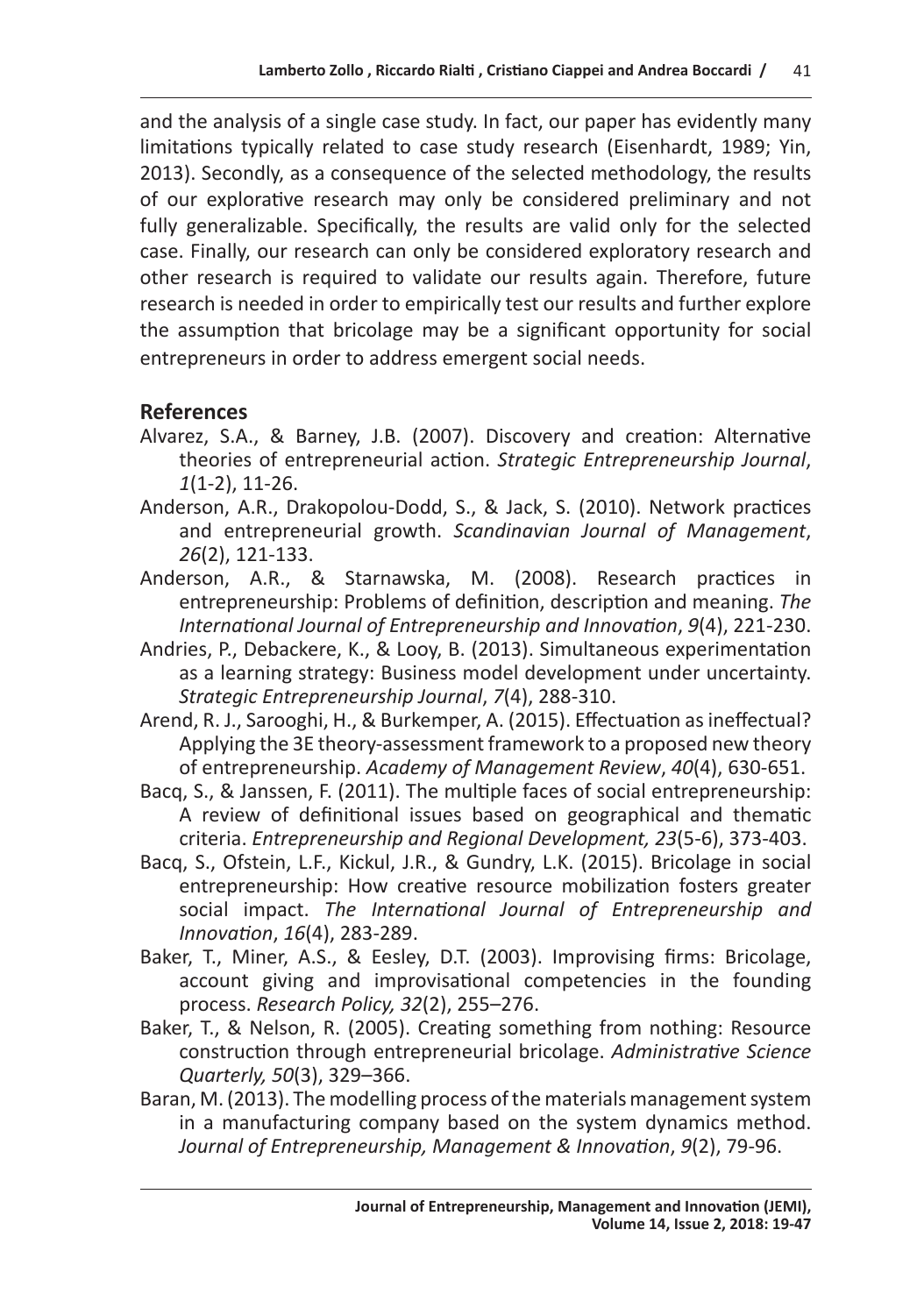- Brzozowska, A., Glinka, B., & Postuła, A. (2014). Role of university in creating entrepreneurial attitudes. *Horyzonty Wychowania, 13*(26), 51-71.
- Campos, H.M., Alvarado Acuña, L.S., de la Parra, J.P.N., & Aguilar Valenzuela, F.A. (2013). Entrepreneurial orientation in Mexican microenterprises. *Journal of Entrepreneurship, Management & Innovation*, *9*(3), 5-20.
- Ciappei, C., Laudano, M.C., Zollo, L., & Rialti, R. (2016). Evaluating the quality of entrepreneurial education analysing its ability to increase entrepreneurial attitude and intent of students. *19th Toulon-Verona International Conference* (5-6 September). Spain: University of Huelva.
- Ciborra, C.U. (1996). The platform organization: Recombining strategies, structures, and surprises. *Organization Science, 7*(2), 103-118.
- Chell, E. (2007). Social enterprise and entrepreneurship towards a convergent theory of the entrepreneurial process. *International Small Business Journal*, *25*(1), 5-26.
- Cooper, R. (1989). Modernism, post modernism and organizational analysis 3: The contribution of Jacques Derrida. *Organization Studies*, *10*(4), 479-502.
- Darke, P., Shanks, G., & Broadbent, M. (1998). Successfully completing case study research: Combining rigour, relevance and pragmatism. *Information Systems Journal, 8*(4), 273-289.

Defourny, J., & Nyssens, M. (2010). Conceptions of social enterprise and social entrepreneurship in Europe and the United States: Convergences and divergences. *Journal of Social Entrepreneurship, 1*(1), 32-53.

- Derrida, J. (1966). Structure, sign, and play in the discourse of the human sciences. In R. Macksey & E. Donato (Eds.), *The Structuralist Controversy*  (pp. 247-272). Baltimore, MD: Johns Hopkins University Press.
- Derrida, J. (1976). *Of Grammatology*. Baltimore, MD: Johns Hopkins University Press.
- Derrida, J. (1978). *Writing and Difference*. Chicago, IL: University of Chicago Press.
- Derrida, J. (1988). *Limited Inc*. Evanston, IL: Northwestern University Press.
- Desa, G. (2012). Resource mobilization in international social Bricolage as a mechanism of institutional transformation. *Entrepreneurship Theory and Practice, 36*(4), 727-751.
- Desa, G., & Basu, S. (2013). Optimization or bricolage? Overcoming resource constraints in global social entrepreneurship. *Strategic Entrepreneurship Journal*, *7*(1), 26-49.
- Di Domenico, M., Haugh, H., & Tracey, P. (2010). Social bricolage: Theorizing social value creation in social enterprises. *Entrepreneurship Theory and Practice, 34*(4), 681-703.
- Duymedjian, R., & Rüling, C.C. (2010). Towards a foundation of bricolage in organization and management theory. *Organization Studies, 31*(2), 133-151.
- Eisenhardt, K.M. (1989). Building theories from case study research. *Academy of Management Review, 14*(4), 532-550.

**Marzena Starnawska and Agnieszka Brzozowska (Eds.)**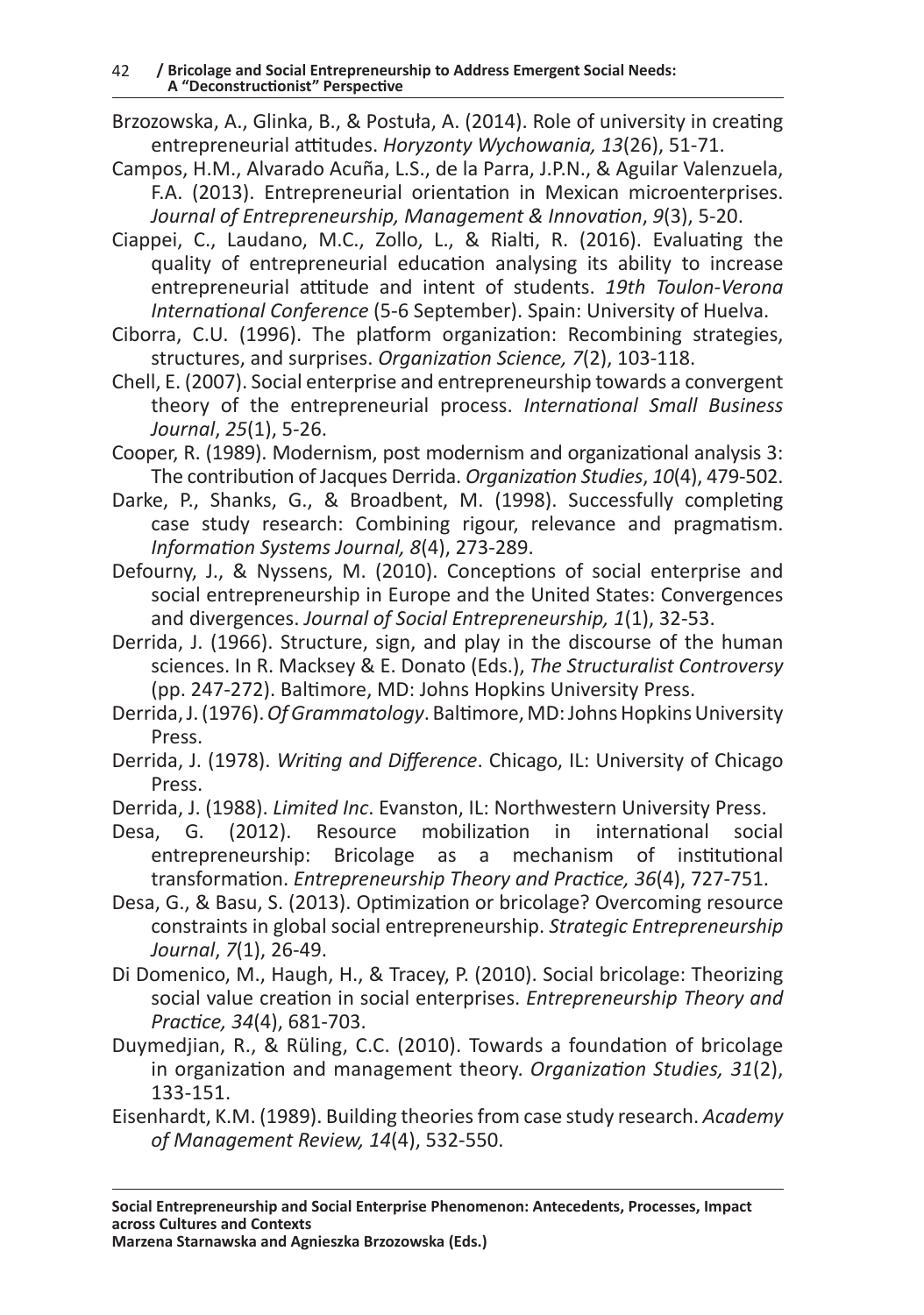- Fisher, G. (2012). Effectuation, causation, and bricolage: A behavioral comparison of emerging theories in entrepreneurship research. *Entrepreneurship Theory and Practice*, *36*(5), 1019-1051.
- Garba, A.S., Djafar, F., & Mansor, S.A. (2013). Evidence of opportunity and necessity driven entrepreneurship in Nigeria. *Journal of Entrepreneurship, Management & Innovation*, *9*(3), 57-78.
- Gartner, W. B. (1990). What are we talking about when we talk about entrepreneurship? *Journal of Business Venturing, 5*(1), 15-28.
- Garud, R., & Karnoe, P. (2003). Bricolage versus breakthrough: Distributed and embedded agency in technology entrepreneurship. *Research Policy, 32*(2), 277-300.
- Garud, R., & Giuliani, A.P. (2013). A narrative perspective on entrepreneurial opportunities. *Academy of Management Review*, *38*(1), 157-160.
- Griffiths, M.D., Gundry, L.K., & Kickul, J.R. (2013). The socio-political, economic, and cultural determinants of social entrepreneurship activity: An empirical examination. *Journal of Small Business and Enterprise Development*, *20*(2), 341-357.
- Gundry, L.K., Kickul, J.R., Griffiths, M.D., & Bacq, S.C. (2011a). Creating social change out of nothing: The role of entrepreneurial bricolage in social entrepreneurs' catalytic innovations. In J. Katz & A.C. Colbert (Eds.), Advances in Entrepreneurship, Firm Emergence and Growth (pp. 1-24). Bingley, UK: Emerald Group Publishing Limited.
- Gundry, L.K., Kickul, J.R., Griffiths, M.D., & Bacq, S.C. (2011b). Entrepreneurial bricolage and innovation ecology: Precursors to social innovation? *Frontiers of Entrepreneurship Research*, *31*(19), 3.
- Johannisson, B., & Olaison, L. (2007). The moment of truth Reconstructing entrepreneurship and social capital in the eye of the storm. *Review of Social Economy*, *LXV*(1), 55-78.
- Katila, R., & Shane, S. (2005). When does lack of resources make new firms innovative? *Academy of Management Journal*, *48*(5), 814-829.
- Kickul, J., Griffiths, M.D., & Gundry, L. (2010). *Innovating for Social Impact: Is Bricolage the Catalyst for Change. Handbook of Research on Social Entrepreneurship*. Cheltenham, UK: Edward Elgar.
- Kickul, J., Bacq, S., & Garud, N. (2013). Catalyzing social innovation: Is entrepreneurial bricolage always good? (summary). *Frontiers of Entrepreneurship Research*, *33*(18), 6.
- Kilduff, M. (1993). Deconstructing organizations. *Academy of Management Review*, *18*(1), 13-31.
- Lanzara, G.F. (1983). Ephemeral organizations in extreme environments: Emergence, strategy, extinction. *Journal of Management Studies*, *20*(1), 71-95.
- Lévi-Strauss, C., Jacobson, C., & Schoepf, B.G. (1963). *Structural Anthropology*. New York, NY: Basic Books.
- Lévi-Strauss, C. (1966). *The Savage Mind*. Chicago: University of Chicago Press.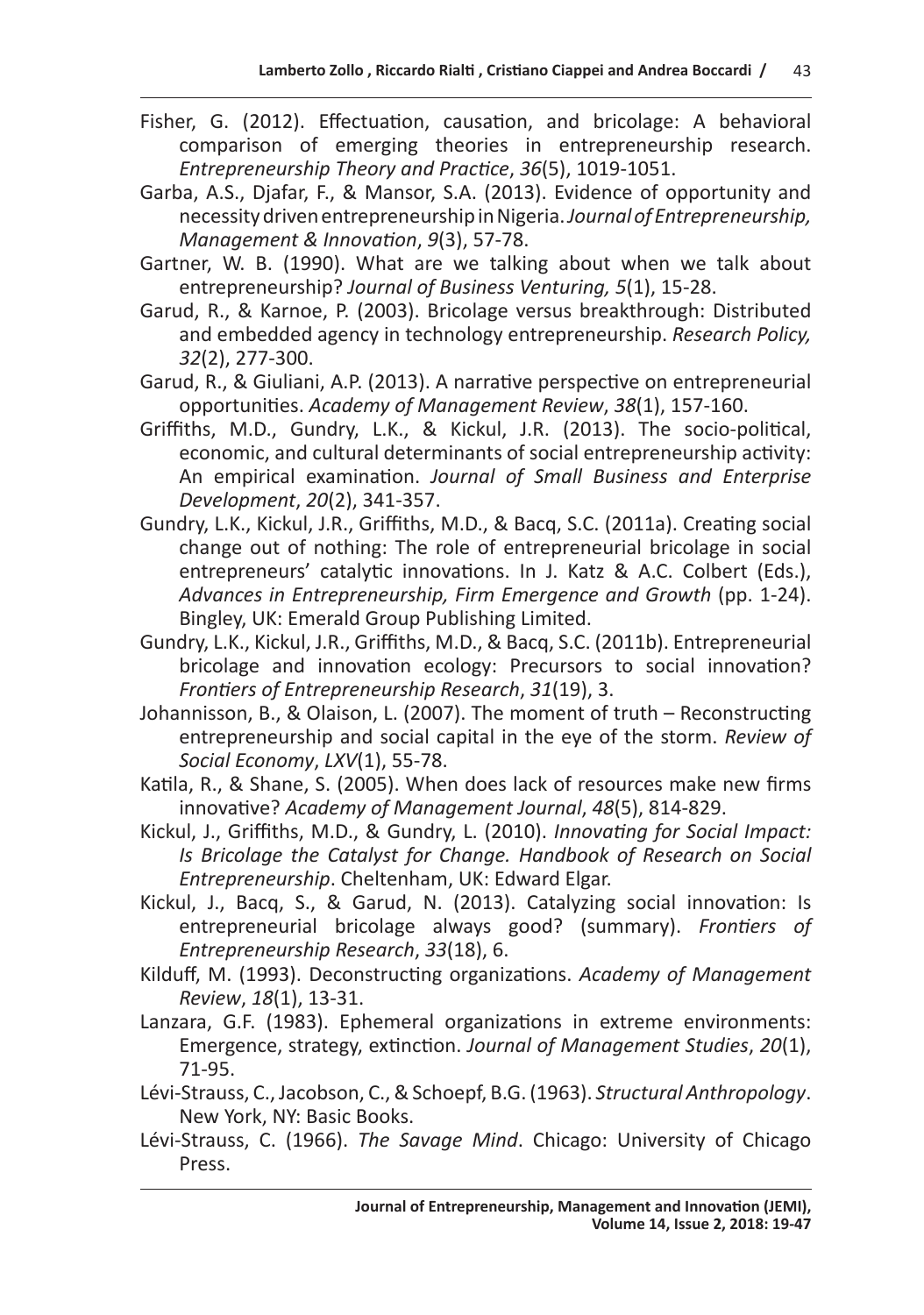- Mair, J., & Martì, I. (2004). Social entrepreneurship: what are we talking about? A framework for future research. *Working Paper 546*, IESE Business School, University of Navarra.
- Mair, J., & Marti, I. (2006). Social entrepreneurship research: A source of explanation, prediction, and delight. *Journal of World Business*, *41*(1), 36-44.
- Mair, J., Battilana, J., & Cardenas, J. (2012). Organizing for society: A typology of social entrepreneuring models. *Journal of Business Ethics*, *111*(3), 353-373.
- Martin, J. (1990). Deconstructing organizational taboos: The suppression of gender conflict in organizations. *Organization Science*, *1*(4), 339-359.
- Moorman, C., & Miner, A. S. (1998). Organizational improvisation and organizational memory. *Academy of Management Review*, *23*(4), 698- 723.
- Morel, B., & Ramanujam, R. (1999). Through the looking glass of complexity: The dynamics of organizations as adaptive and evolving systems. *Organization Science*, *10*(3), 278-293.
- Papzan, A., Afsharzade, N., & Moradi, K. (2013). Entrepreneurial intention determinants: An empirical model and a case of Iranian students in Malaysia. *Journal of Entrepreneurship, Management & Innovation*, *9*(3), 43-55.
- Pellegrini, M.M., Ciappei, C., Zollo, L., & Boccardi, A. (2016). Finding the extraordinary and creating the unexpected: Perspicacity and genius combined in an entrepreneurial decision-making paradigm. *Journal of Management Development*, *35*(6), 789-801.
- Pellegrini, M.M., Rialti, R., Ciappei, C., & Zollo, L. (forthcoming). Turnaround management and systemic approach: A historical review of the Florentine management school contribution. *International Journal of Critical Accounting*. Accepted for publication.
- Peredo, A.M., & McLean, M. (2006). Social entrepreneurship: A critical review of the concept. *Journal of World Business*, *41*(1), 56-65.
- Perrini, F., Vurro, C., & Costanzo, L.A. (2010). A process-based view of social entrepreneurship: From opportunity identification to scaling-up social change in the case of San Patrignano. *Entrepreneurship and Regional Development*, *22*(6), 515-534.
- Pettigrew, A. (1990). Longitudinal field research on change: Theory and practice. *Organization Science*, *1*(3), 267–92.
- Rialti, R., Pellegrini, M.M., Caputo, A., & Dabic, M. (2017). Entrepreneurial education and internationalization of firms in transition economies: A conceptual framework from the case of Croatia. *World Review of Entrepreneurship, Management and Sustainable Development*, *13*(2-3), 290-313.
- Sarasvathy, S.D. (2001). Causation and effectuation: Towards a theoretical shift from economic inevitability to entrepreneurial contingency. *Academy of Management Review*, *26*(2), 243–288.

**Social Entrepreneurship and Social Enterprise Phenomenon: Antecedents, Processes, Impact across Cultures and Contexts**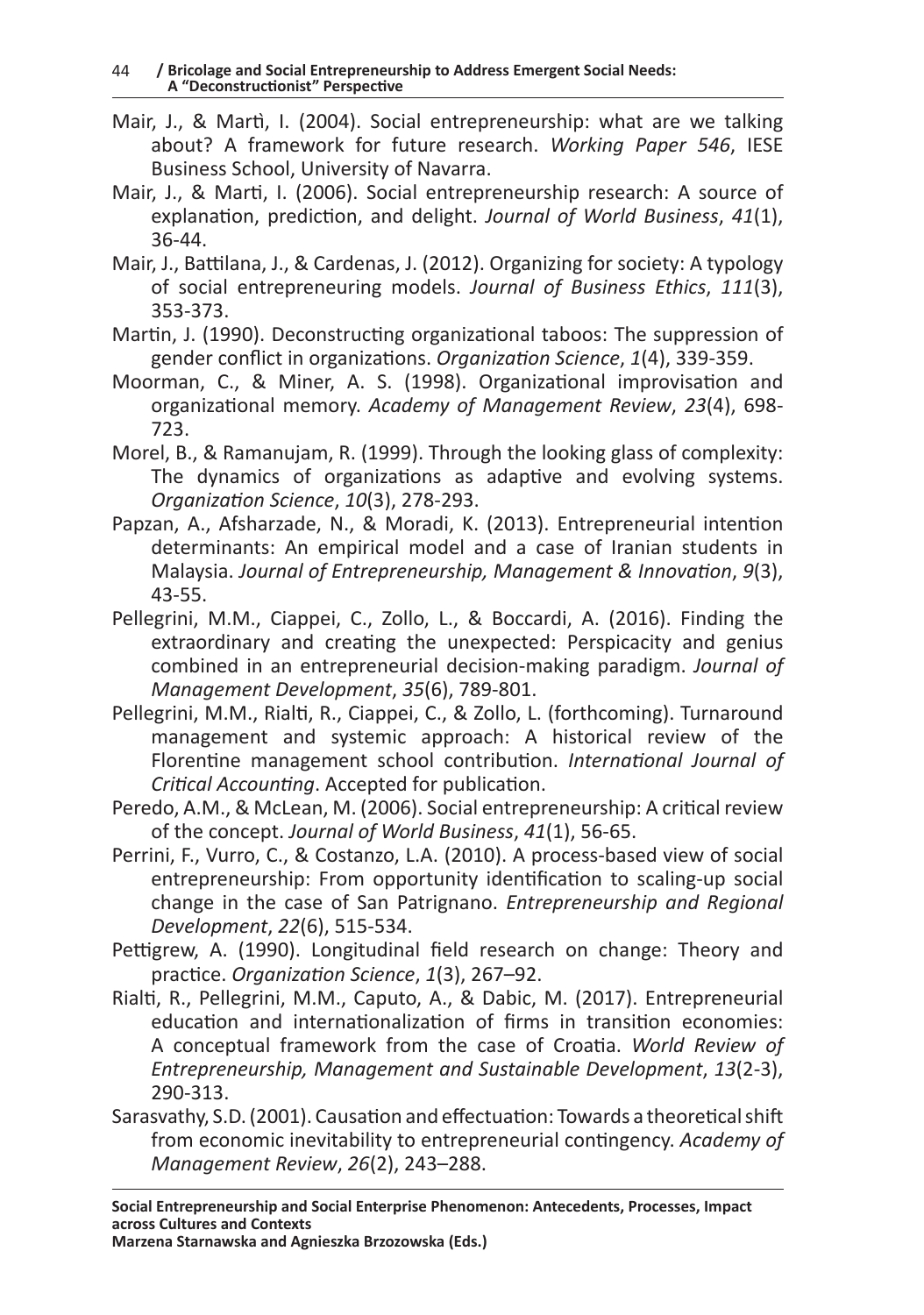- Sarasvathy, S.D. (2008). *Effectuation: Elements of Entrepreneurial Expertise. New Horizons in Entrepreneurship Research*. Cheltenham, UK: Edward Elgar.
- Shane, S., & Venkataraman, S. (2000). The promise of entrepreneurship as a field of research. *Academy of Management Review, 25*(1), 217-226.
- Stacey, R.D. (1995). The science of complexity: An alternative perspective for strategic change processes. *Strategic Management Journal, 16*(6), 477-495.
- Starnawska, M. (2015). Social entrepreneurship and its hybridity determining resource challenges and chances. *Studia Oeconomica Posnaniensia*, *4*(5), 38-53.
- Stevenson, H.H., & Jarillo, J.C. (1990). A paradigm of entrepreneurship: Entrepreneurial management. *Strategic Management Journal*, *11*(5), 17-27.
- Steyaert, C., & Katz, J. (2004). Reclaiming the space of entrepreneurship in society: Geographical, discursive and social dimensions. *Entrepreneurship and Regional Development, 16*(3), 179-196.
- Tan, W.L., Williams, J., & Tan, T.M. (2005). Defining the 'social' in 'social entrepreneurship': Altruism and entrepreneurship. *International Entrepreneurship and Management Journal*, *1*(3), 353-365.
- Tapsell, P., & Woods, C. (2010). Social entrepreneurship and innovation: Selforganization in an indigenous context. *Entrepreneurship and Regional Development, 22*(6), 535-556.
- Van de Ven, A.H., & Huber, G.P. (1990). Longitudinal field research methods for studying processes of organizational change. *Organization Science, 1*(3), 213-219.
- Wengraf, T. (2001). *Qualitative Research Interviewing: Biographic Narrative and Semi-Structured Methods*. Thousand Oaks, CA: Sage Publications Inc.
- Yin, R. (2013). *Case Study Research: Design and Methods*. Thousand Oaks, CA: Sage Publications Inc.
- Zahra, S.A., Gedajlovic, E., Neubaum, D.O., & Shulman, J.M. (2009). A typology of social entrepreneurs: Motives, search processes and ethical challenges. *Journal of Business Venturing, 24*(5), 519-532.
- Zollo, L., Marzi, G., Boccardi, A., & Surchi, M. (2015). How to match technological and social innovation: Insights from the biomedical 3d printing industry. *International Journal of Transitions and Innovation Systems*, *4*(1/2), 80-95.
- Zollo, L., Faldetta, G., Pellegrini, M.M., & Ciappei, C. (2016a, January). Volunteers' behavioral intention in non-profit organizations strategy: A structural equation model. In *Academy of Management Proceedings* (Vol. 1, p. 12995).
- Zollo, L., Rialti, R., Ciappei, C., & Pellegrini, M.M. (2016b). Factors stimulating social innovation in entrepreneurship: An empirical evidence of interorganizational alliances in Italy. *International Journal of Business and Management, 11*(5), 12-19.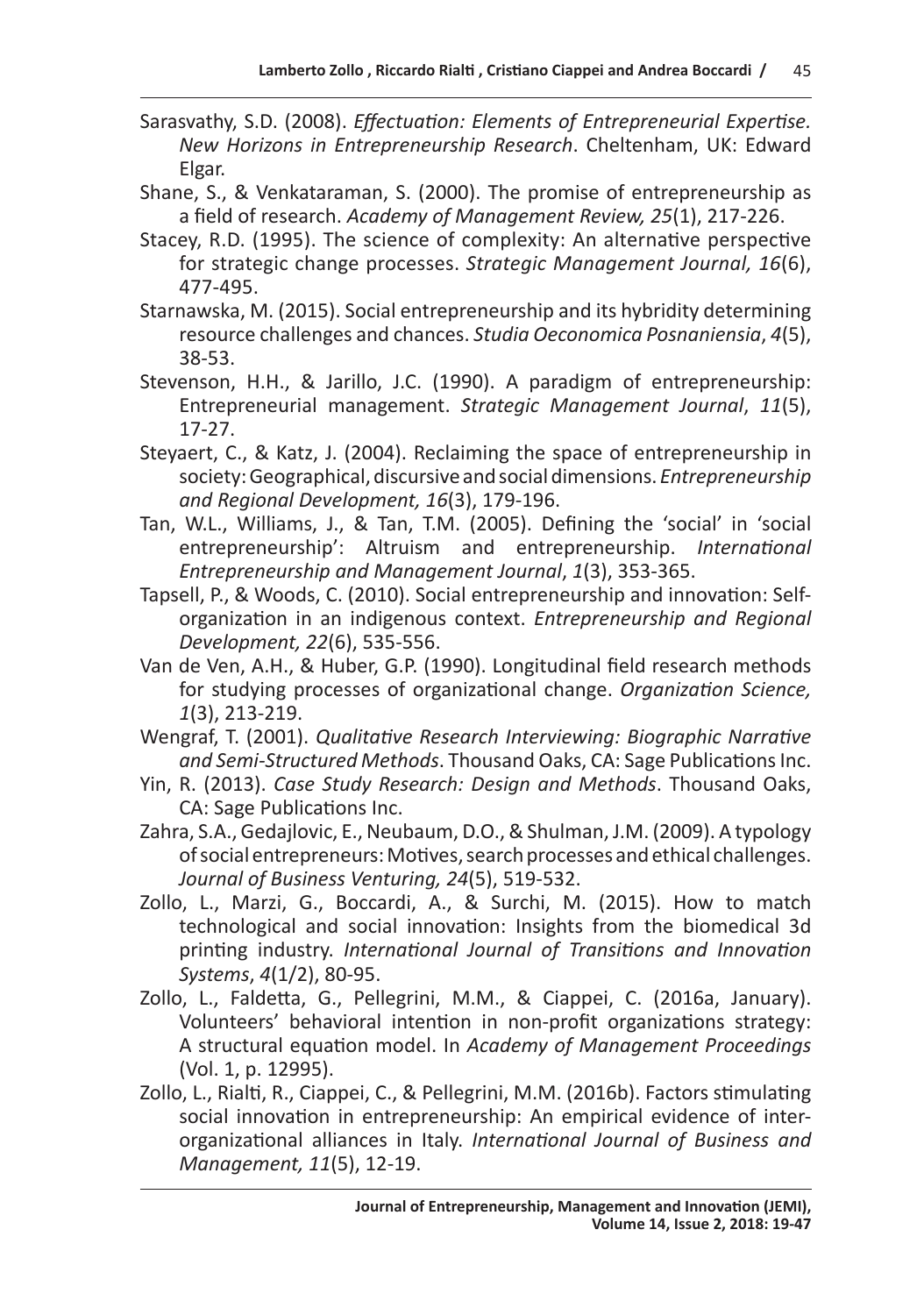- Zollo, L., Pellegrini, M., & Ciappei, C. (2016c). What sparks ethical decision making? The interplay between moral intuition and moral reasoning: lessons from the scholastic doctrine. *Journal of Business Ethics*, *145*(4), 681-700.
- Zollo, L., Laudano, M.C., Ciappei, C., & Zampi, V. (2017a). Factors affecting universities' ability to foster students' entrepreneurial behaviour: An empirical investigation. *Journal of Management Development*, *36*(2), 268-285.
- Zollo, L., Pellegrini, M.M., Faldetta, G., & Rialti, R. (2017b). The sustainable path of social enterprises toward hybridity: Insights from a multiple case study of Italian NPOs. *Proceedings of 17th European Academy of Management* - ISSN 2466-7498.
- Zollo, L., Rialti, R., Ciappei, C., & Boccardi, A. (2017c). Reframing social entrepreneurship to address unexpected emergent social needs: An entrepreneurial bricolage perspective. *Proceedings of 17th European Academy of Management* - ISSN 2466-7498.
- Zollo, L., Faldetta, G., Pellegrini, M., & Ciappei, C. (forthcoming). Reciprocity and gift-giving logic in NPOs. *Journal of Managerial Psychology*. Accepted for publication.

#### *Abstrakt*

*Przedsiębiorczość społeczna jest jedną z najczęściej poruszanych kwestii w najnowszej literaturze zarządzania. Szczególnym zainteresowaniem badaczy stały się kwestie związane z aspektem socjologicznym i antropologicznym przedsiębiorczości społecz*nej. Prezentowany tekst koncentruje się na pojęciu "brikolażu" Claude Lévi-Strauss's *i na sposobie w jaki może to myślenie wpływać na zaspokajenie potrzeb społecznych. Opierając się na postmodernistycznej perspektywie filozoficznej, nazwaną przez Jacques'a Derrida "dekonstrukcją", Autorzy próbują przeanalizować zjawisko brikolażu w kontekście przedsiębiorczości społecznej. Na podstawie wyników pochodzących z pogłębionych podłużnych studiów przypadków, Autorzy zaproponowali swoją koncepcję teoretyczną możliwych, przedsiębiorczych rozwiązań w odpowiedzi na potrzeby społeczne, poszukując roli brikolażu, która w konsekwencji została zinterpretowana jako odpowiednia szansa na zaspokojenie konkretnych potrzeb społecznych, które powinniśmy definiować, w znaczeniu takim, jakim się pojawiają.* 

*Słowa kluczowe: przedsiębiorczość społeczna, brikolaż, organizacje non-profit, dekonstrukcjonizm, złożoność, zarządzanie sytuacyjne.*